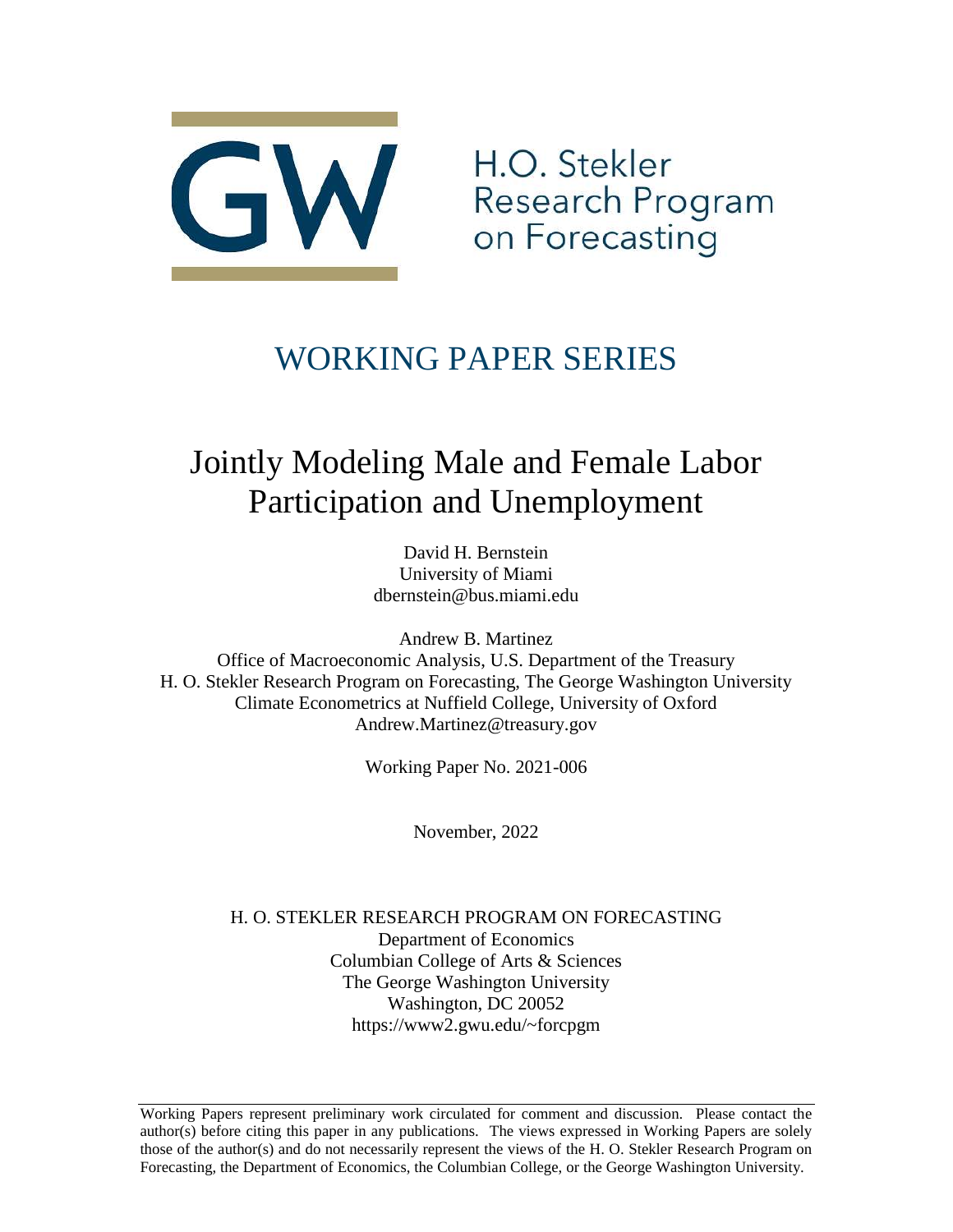# Jointly Modeling Male and Female Labor Participation and Unemployment

David H. Bernstein and Andrew B. Martinez<sup>∗</sup>

November 26, 2021

#### Abstract

The COVID-19 pandemic resulted in the most abrupt changes in U.S. labor force participation and unemployment since the Second World War, and with different consequences for men and women. This paper models the U.S. labor market to help interpret the pandemic's effects. After replicating and extending Emerson's (2011) model of the labor market, we formulate a joint model of male and female unemployment and labor force participation rates for 1980–2019 and use it to forecast into the pandemic to understand the pandemic's labor-market consequences. Gender-specific differences were particularly large at the pandemic's outset; lower labor force participation persists.

Keywords: Labor force participation, unemployment, general-to-specific modeling, cointegration

JEL Classifications: C32, C52, E24

<sup>∗</sup> [David Bernstein:](www.davidharrybernstein.com) Department of Economics, University of Miami, Contact: dbernstein@bus.miami.edu. Andrew Martinez: Office of Macroeconomic Analysis, U.S. Department of the Treasury; H. O. Stekler Research Program on Forecasting, The George Washington University; Climate Econometrics at Nuffield College, University of Oxford. Contact: Andrew.Martinez@treasury.gov. The views expressed here are those of the authors and not necessarily those of the Treasury Department or the U.S. Government. We are grateful to Neil Ericsson for very helpful comments and suggestions as well as to comments from Bent Nielsen, Manuel Santos, David L. Kelly, and two anonymous referees.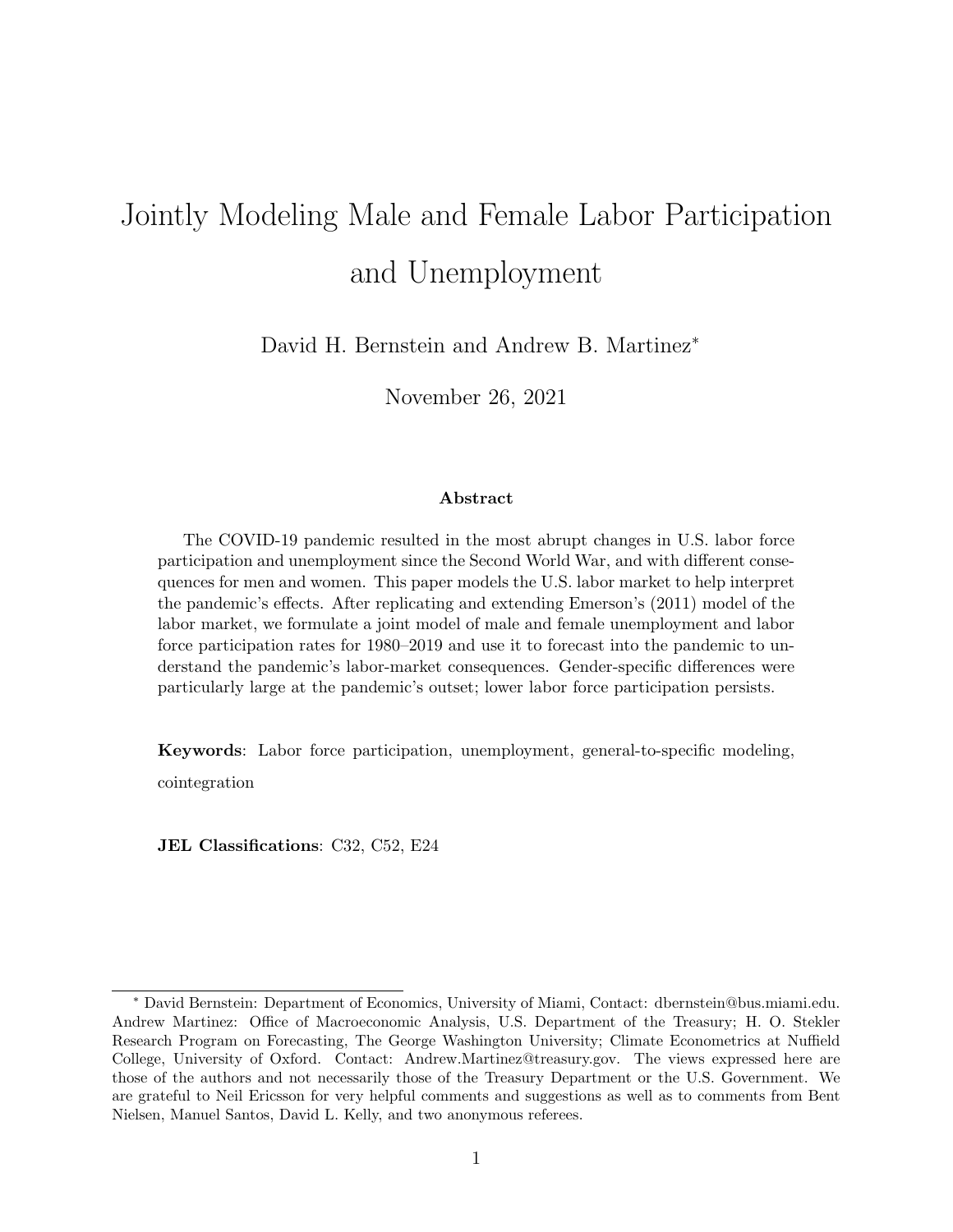#### 1 Introduction

The COVID-19 pandemic resulted in the largest change in U.S. labor force participation and unemployment since the Second World War. As the economy recovers from the pandemicinduced recession, macroeconomic policy has focused on understanding changes in the labor market. Fed Chair Powell noted in his November 2021 post-FOMC press conference that the Federal Reserve's mandate of maximum employment has become much harder to assess, as "people are staying out of the labor market because of caretaking, [and] because of fear of COVID to a significant extent." This highlights the importance of examining gender-specific unemployment and labor force participation rates.

Previous research shows that, while labor force participation and unemployment rates move together over time, there are important differences between men's and women's roles in the the labor force; see [Emerson \(2011\)](#page-21-0) and [Kleykamp and Wan \(2014\)](#page-22-0). Furthermore, while labor-market dynamics were stable in past decades, they appear to have changed in the pandemic-induced recession, which has been called a "she-cession", in which job losses and burdens initially fell disproportionally on women; see [Bluedorn et al. \(2021\)](#page-20-0).

To examine these and other issues, this paper formulates a joint model of male and female labor force participation and unemployment rates in the United States. We start by re-examining and extending the approach by [Emerson \(2011\)](#page-21-0). We then focus on the four decades since 1980 and formulate a joint model of male and female labor force participation and unemployment rates to account for the interactions between those variables. The data reveal three long-run cointegrating relationships: a gap between male and female labor force participation rates (LFPRs), and stationary unemployment rates (URs) for both males and females. The female LFPR and UR adjust to close the gap in the LFPRs. The male LFPR and UR only respond to the male UR, whereas the female UR responds to the LFPR gap as well as to both the male and female URs.

While both male and female labor force participation rates declined and unemployment rates rose during the pandemic, women were much more adversely affected at the outset of the pandemic. More recently, the female LFPR and UR have recovered—relative to the male LFPR and UR—such that the gap between male and female LFPRs and the gap between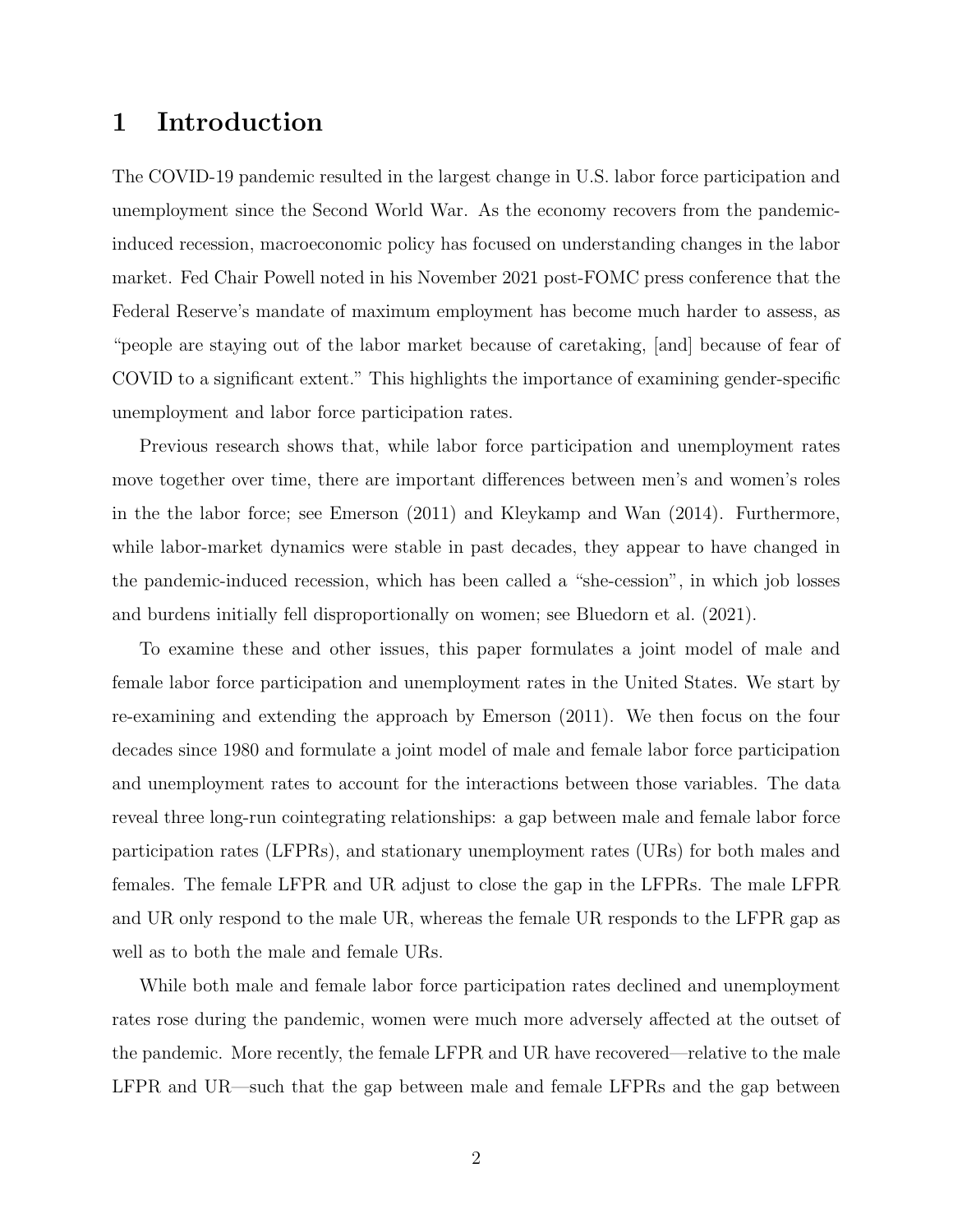male and female URs are now similar to those pre-pandemic.

The rest of the paper is organized as follows. Section [2](#page-3-0) gives background information on the historical trends and reviews the literature. Section [3](#page-5-0) describes the data, Section [4](#page-5-1) replicates the results in [Emerson \(2011\)](#page-21-0), and Section [5](#page-9-0) provides a visual analysis of the data to help inform model improvements. Section [6](#page-11-0) presents the joint model analysis, while Section [7](#page-15-0) uses the model to forecast the labor market over the pandemic. Section [8](#page-18-0) concludes.



<span id="page-3-1"></span>Figure 1: Total Labor Force Participation Rate (LFPR) and Unemployment Rate (UR)

#### <span id="page-3-0"></span>2 Background and Recent Literature

Figure [1](#page-3-1) plots the post-war total LFPR and total UR, where "total" is the sum of males and females, and LFPR is calculated as the sum of employed and unemployed persons as a percentage of the civilian non-institutional population. Data properties in this figure motivate this paper and the literature on this topic. The labor force participation rate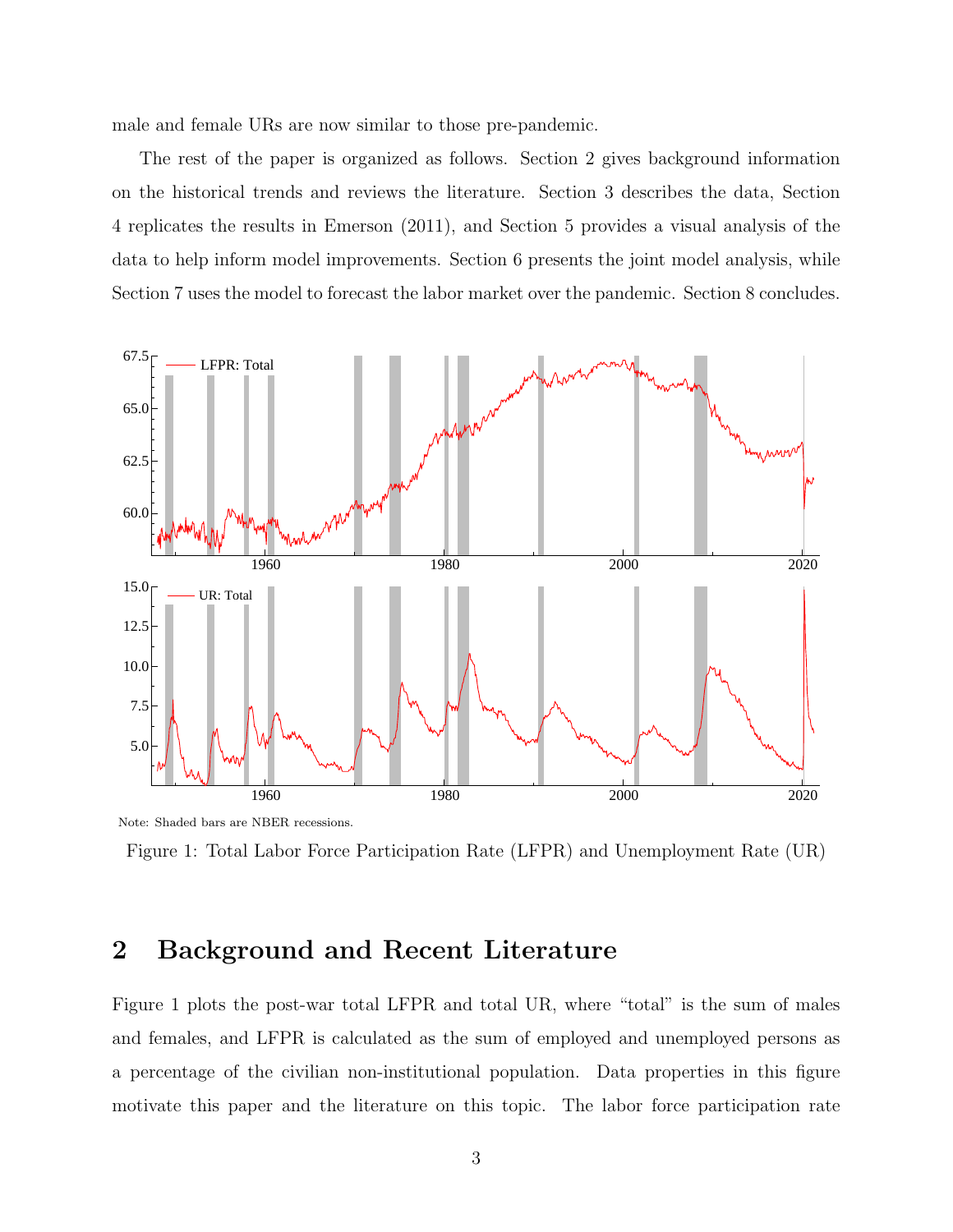climbed from a low of 58.1 percent in December 1954 to a high of 67.3 percent in January 2000. The surge in participation began in the middle of the 1960s and is attributed to women entering the labor market, changes in demographics, and an increasing retirement age. After this historic climb, the LFPR declined to 62.4 percent in September 2015, following the Dot-com Crash, the Great Recession, and the beginning of baby boomer retirements.<sup>[1](#page-4-0)</sup> At the start of the COVID-19 pandemic, the LFPR declined from 63.4 percent (February 2020) to 60.2 percent (April 2020), the largest two-month decline since the Second World War.

The pre-pandemic decline in LFPR from January 2000 to December 2019 has proved challenging to explain. Despite improvement in the unemployment rate and increases in non-farm payroll jobs, the LFPR did not recover to its January 2000 level. As demographics are generally correlated with participation, some research has explored this linkage to explain declining participation. Using demographic data, [Hornstein et al. \(2018\)](#page-22-1) find that the labor market was at full employment in 2018 with an LFPR of 62.8 percent, and they predict declines in LFPR over the next decade. However, the LFPR grew until 2020.

Over the last two decades, the share of the population aged 55 and older has increased steadily. That sub-population may be important for understanding changes in the total LFPR. [Jacobs and Piyapromdee \(2016\)](#page-22-2) investigate granular demographic effects to explain the high rates of partial retirement (50%) and reverse retirement (35%) of older Americans. They find that a "work burnout-recovery process" helps to account for reverse retirement that cannot otherwise be explained by health and wealth shocks. Many competing theories have been ascribed to changes in the participation and unemployment rates. To understand these fluctuations, some empirical studies utilize disaggregated data, while others use aggregated data; see [Hotchkiss and Rios-Avila \(2013\)](#page-22-3), [Murphy and Topel \(1997\)](#page-22-4), and [Emerson \(2011\)](#page-21-0) inter alia. In the first approach, household characteristics are utilized over shorter time spans. In the second approach, more parsimonious models are explored over longer horizons.

<span id="page-4-0"></span><sup>1</sup>[Fujita](#page-21-1) [\(2014\)](#page-21-1) finds that, between 2000Q1 to 2013Q4, 65 percent of the decline is attributed to both retirements and disability, and that leaving the labor market is not determined by the business cycle. Technological progress and trade competition may also impact the participation rate; see [Karabarbounis and](#page-22-5) [Neiman](#page-22-5) [\(2014\)](#page-22-5), [Plant et al.](#page-23-0) [\(2017\)](#page-23-0), and [Abraham and Kearney](#page-20-1) [\(2020\)](#page-20-1). Alternatively, [Krueger](#page-22-6) [\(2017\)](#page-22-6) notes that roughly half "prime age men who are not in the labor force take pain medication on any given day" and that opioid prescriptions are linked to lower participation. For other drivers of these dynamics, see [Aaronson et al.](#page-20-2) [\(2012\)](#page-20-2), [Van Zandweghe](#page-23-1) [\(2012\)](#page-23-1), [Hotchkiss and Rios-Avila](#page-22-3) [\(2013\)](#page-22-3), [Bullard](#page-20-3) [\(2014\)](#page-20-3), [Aaronson](#page-20-4) [et al.](#page-20-4) [\(2014\)](#page-20-4), [Perez-Arce et al.](#page-23-2) [\(2018\)](#page-23-2), and [Seshadri](#page-23-3) [\(2018\)](#page-23-3).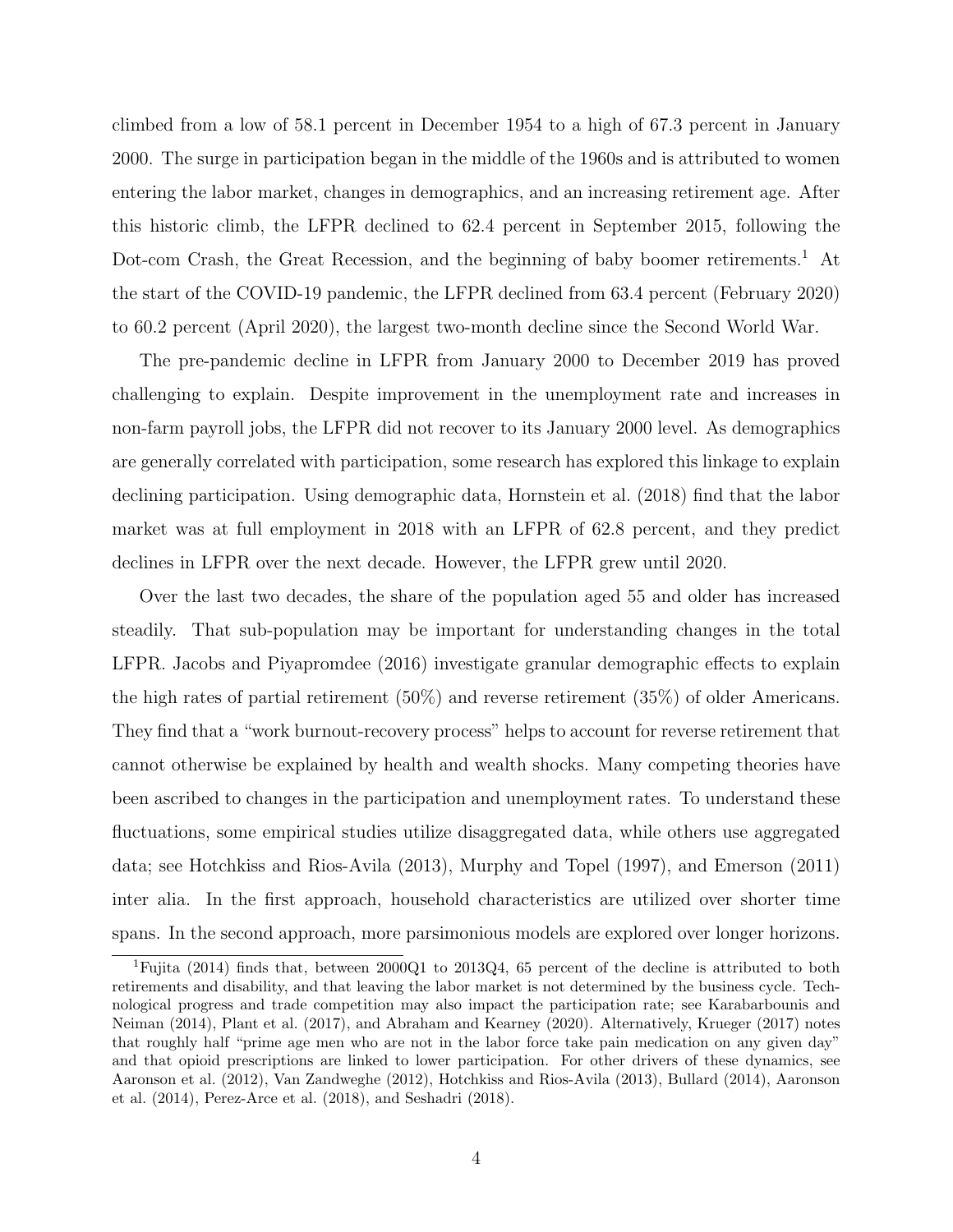#### <span id="page-5-0"></span>3 Data

Following [Emerson \(2011\)](#page-21-0) and others, we use the Bureau of Labor Statistics' seasonally adjusted monthly unemployment and labor force participation rates.[2](#page-5-2) Our data span January 1948 through August 2021. Various disaggregates of the data are available, based on gender, age, race and ethnicity, and education. While the disaggregates by age and gender date back to 1948, disaggregation by race and ethnicity is only available since the 1950's, while breakdowns by education are only available since the 1990's. This study focuses exclusively on the data disaggregated by gender. Table [1](#page-5-3) describes and summarizes the variables.

<span id="page-5-3"></span>

|  |  | Table 1: Summary Statistics of the Variables |  |  |  |  |
|--|--|----------------------------------------------|--|--|--|--|
|--|--|----------------------------------------------|--|--|--|--|

| Variable          | $\operatorname{Unit}$ | Description                              | FRED Code      | Mean  | Std.Dev. |
|-------------------|-----------------------|------------------------------------------|----------------|-------|----------|
| <b>LFPR</b>       | %                     | Labor Force Participation Rate: Total    | <b>CIVPART</b> | 62.86 | 2.97     |
| UR.               | %                     | Unemployment Rate: Total                 | UNRATE         | 5.77  | 1.70     |
| $LFPR_M$          | %                     | Labor Force Participation Rate: Male     | LNS11300001    | 77.18 | 5.18     |
| $UR_M$            | %                     | Unemployment Rate: Male                  | LNS14000001    | 5.63  | 1.88     |
| LFPR <sub>F</sub> | %                     | Labor Force Participation Rate: Female   | LNS11300002    | 49.86 | 9.39     |
| $UR_F$            | %                     | Unemployment Rate: Female                | LNS14000002    | 6.03  | 1.55     |
| <b>NBER</b>       | $\{0,1\}$             | NBER-based Recession Dummy               | <b>USREC</b>   | 0.14  | 0.35     |
|                   |                       | $(0 = \expansion, 1 = \text{recession})$ |                |       |          |

Notes: January 1948–August 2021. The data are available from Federal Reserve Economic Data (FRED) online at [https://fred.stlouisfed.org.](https://fred.stlouisfed.org)

#### <span id="page-5-1"></span>4 Replicating and extending Emerson (2011)

We start by replicating the analysis in [Emerson \(2011\)](#page-21-0), who models labor force participation and unemployment rates by gender. For each gender and for the total (male  $+$  female), we formulate a bivariate vector autoregressive  $(VAR)$  model with p lags:

<span id="page-5-4"></span>
$$
y_{i,t} = \mu_i + \sum_{j=1}^p A_{i,j} y_{i,t-j} + \epsilon_{i,t},
$$
\n(1)

where  $y_{i,t} = (LFPR_{i,t} : UR_{i,t})'$  is a bivariate vector of the labor force participation rate  $LFPR_{i,t}$  and the unemployment rate  $UR_{i,t}$  at time t for the ith aggregate  $i \in \{Total, Male, Female\}$ ,

<span id="page-5-2"></span><sup>&</sup>lt;sup>2</sup>Seasonal adjustment may confound dynamics, so additional analysis of the NSA data may prove fruitful; see [Ericsson et al.](#page-21-2) [\(1993\)](#page-21-2).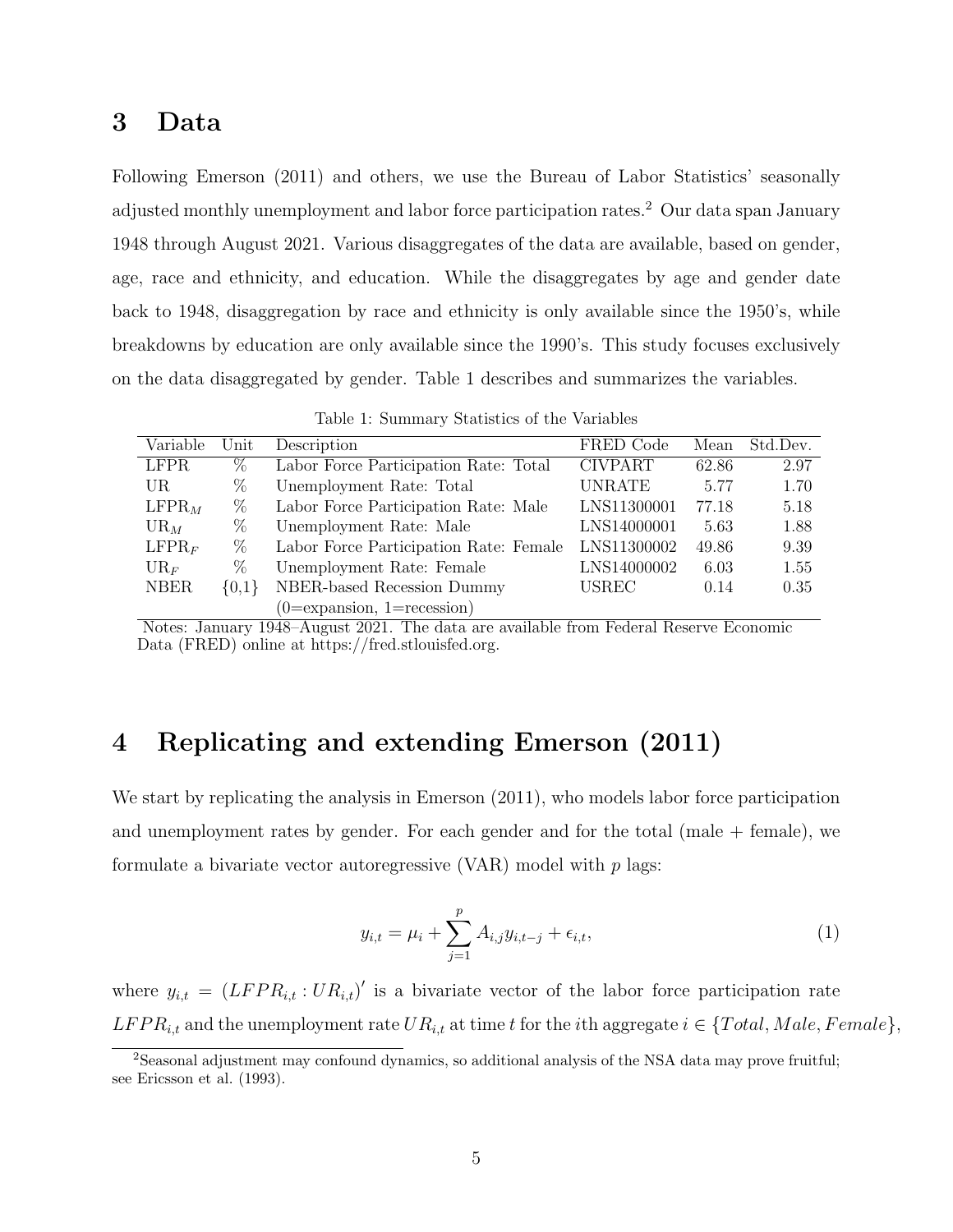$\mu_i$  is an unrestricted intercept,  $A_{i,j}$  is an unrestricted matrix of coefficients, and  $\epsilon_{i,t}$  is a vector of residuals. Equation [\(1\)](#page-5-4) can be rewritten in vector equilibrium-correction form:

<span id="page-6-0"></span>
$$
\Delta y_{i,t} = \mu_i + \Pi_i y_{i,t-1} + \sum_{j=1}^{p-1} \Gamma_{i,j} \Delta y_{i,t-j} + \epsilon_{i,t},
$$
\n(2)

where  $\Pi_i = \sum_{j=1}^p A_{i,j} - \mathbf{I}$  and  $\Gamma_{i,j} = -\sum_{s=j+1}^p A_{i,s}$ . The system in equation [\(2\)](#page-6-0) is said to be cointegrated if  $\Pi_i$  has a reduced rank  $r (r > 0)$ , in which case  $\Pi_i$  satisfies restrictions such that  $\Pi_i = \alpha_i \beta'_i$  for vectors  $\alpha_i$  and  $\beta_i$ , and  $\beta'_i y_{i,t}$  is stationary. Under cointegration, r is the number of reduced-rank cointegrating relationships, the columns of  $\beta_i$  are the cointegrating vectors, and the coefficients in  $\alpha_i$  are the adjustment parameters to the long-run cointegrating relationships. For the bivariate VAR in [\(1\)](#page-5-4), cointegration implies reduced rank such that  $0 < r < 2$ , i.e.,  $r = 1$ : a single cointegrating relationship. Section [6](#page-11-0) considers a 4-variate VAR, for which cointegration implies  $0 < r < 4$ : i.e., one, two, or three cointegrating relationships; see Section [6.2.](#page-12-0)

We first test for the proper lag length of the general model in equation [\(1\)](#page-5-4). Based on the joint evidence from F-tests and AIC and BIC information criteria, we choose 12 lags, in line with Emerson's analysis. We then test for the existence of a cointegrating relationship between unemployment and labor force participation rates with the trace statistic developed by [Johansen \(1988,](#page-22-7) [1991\)](#page-22-8), treating the intercept as unrestricted. Cointegration rank deficiency, where the cointegration rank of the underlying data generation process is smaller than the rank used in the statistical analysis, is likely not a concern, given the large sample size and unambiguous rank tests; see [Bernstein and Nielsen \(2019\)](#page-20-5).

The results in Table [2](#page-7-0) indicate cointegration between the labor force participation rate and the unemployment rate and closely match those results reported in [Emerson \(2011\)](#page-21-0). Imposing a single cointegrating vector and normalizing on the labor force participation rate, the unrestricted estimate of the coefficient on the unemployment rate in the cointegrating relation indicates a long-run discouraged worker effect for males: an increase in the un-employment rate lowers the labor force participation rate.<sup>[3](#page-6-1)</sup> For females and total workers,

<span id="page-6-1"></span><sup>&</sup>lt;sup>3</sup>The implied t-statistics need to be interpreted with some caution, given that cointegrating vector parameters are ratios of the  $\Pi_i$  parameters and so may be poorly estimated; see [Staiger et al.](#page-23-4) [\(1997\)](#page-23-4). However, likelihood ratio tests, which are invariant to these transformations, generally give similar inferences in this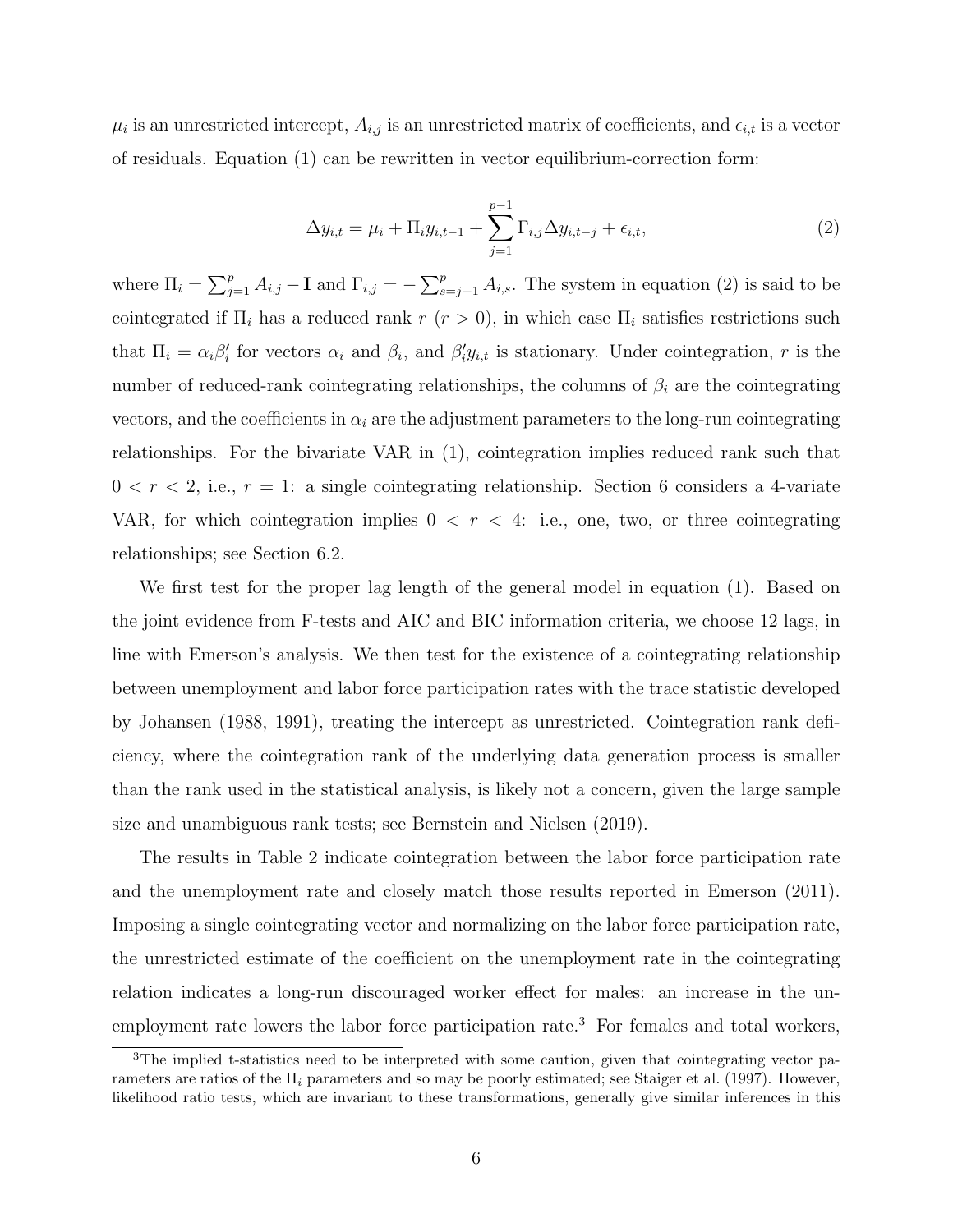though, the estimates imply an added worker effect in the long run: an increase in the unemployment rate increases the labor force participation rate. Most estimated adjustment parameters are statistically significant, and they are in line with [Emerson \(2011\)](#page-21-0); and each of the systems is equilibrium-correcting.

| respheasion or <b>E</b> merson s<br>$\left($ = $\frac{1}{2}$ + $\frac{1}{2}$ + $\frac{1}{2}$ + $\frac{1}{2}$ |                   |                                   |                    |  |
|--------------------------------------------------------------------------------------------------------------|-------------------|-----------------------------------|--------------------|--|
|                                                                                                              | Total             | Male                              | Female             |  |
| <b>Trace Statistics:</b>                                                                                     |                   |                                   |                    |  |
| $H_0: r=0$                                                                                                   | $17.20*$ [0.026]  | $19.19*$ [0.012] $29.4**$ [0.000] |                    |  |
| $H_0: \mathbf{r} \leq 1$                                                                                     | $0.84 \; [0.359]$ | $1.68$ [0.195]                    | $2.86$ [0.091]     |  |
| Cointegrating Vector:                                                                                        |                   |                                   |                    |  |
| $\beta_{LFPR}$                                                                                               | $\mathbf{1}$      | $\mathbf{1}$                      | 1                  |  |
| $\beta_{UR}$                                                                                                 | $-4.89$           | 4.47                              | $-14.78$           |  |
|                                                                                                              | (1.18)            | (0.98)                            | (3.00)             |  |
| Intercept                                                                                                    | $-35.1$           | $-103$                            | 40.4               |  |
| <b>Adjustment Parameters:</b>                                                                                |                   |                                   |                    |  |
| $\alpha_{LFPR}$                                                                                              | $-0.002$          | $-0.0013$                         | $-0.0019$          |  |
|                                                                                                              | (0.001)           | (0.0012)                          | (0.0004)           |  |
| $\alpha_{UR}$                                                                                                | 0.003<br>(0.001)  | $-0.0056$<br>(0.0014)             | 0.0010<br>(0.0005) |  |
| <b>Model Specification Tests:</b>                                                                            |                   |                                   |                    |  |
| AR 1-7: $F(28,1390)$ =                                                                                       | $1.92**$ [0.002]  | $1.79**$ [0.007]                  | $2.18**$ [0.000]   |  |
| ARCH 1-7: $F(28,1424) =$                                                                                     | $8.01**$ [0.000]  | $10.4**$ [0.000]                  | $5.87**$ [0.000]   |  |
| Normality: $\chi^2(4) =$                                                                                     | $345**$ [0.000]   | $582**$ [0.000]                   | $164**$ [0.000]    |  |
| Hetero: $F(138,2054) =$                                                                                      | $2.89**$ [0.000]  | $3.27**$ [0.000]                  | $2.32**$ [0.000]   |  |

<span id="page-7-0"></span>Table 2: Replication of Emerson's (2011) Results

Notes: Sample is January 1949–February 2010 ( $T = 734$ ). The parameter estimates of the cointegrating vectors are obtained after imposing the reduced rank restriction. The Intercept is the mean of the cointegrating vector. Estimated standard errors are in parentheses; p-values are in square brackets, where \* and \*\* indicate that that null hypothesis is rejected with a p-value of less than 5% or 1% respectively.

The results in Table [2](#page-7-0) are very similar to those in [Emerson \(2011\)](#page-21-0). However, all three models in Table [2](#page-7-0) appear misspecified. The system-based tests at the bottom of Table [2](#page-7-0) test for evidence of autocorrelation, autoregressive conditional heteroskedasticity, normality, and heteroskedasticity in the vector of residuals; see [Doornik \(1996\)](#page-20-6), [Doornik and Hansen](#page-20-7)

empirical instance; see also [Fieller](#page-21-3) [\(1954\)](#page-21-3).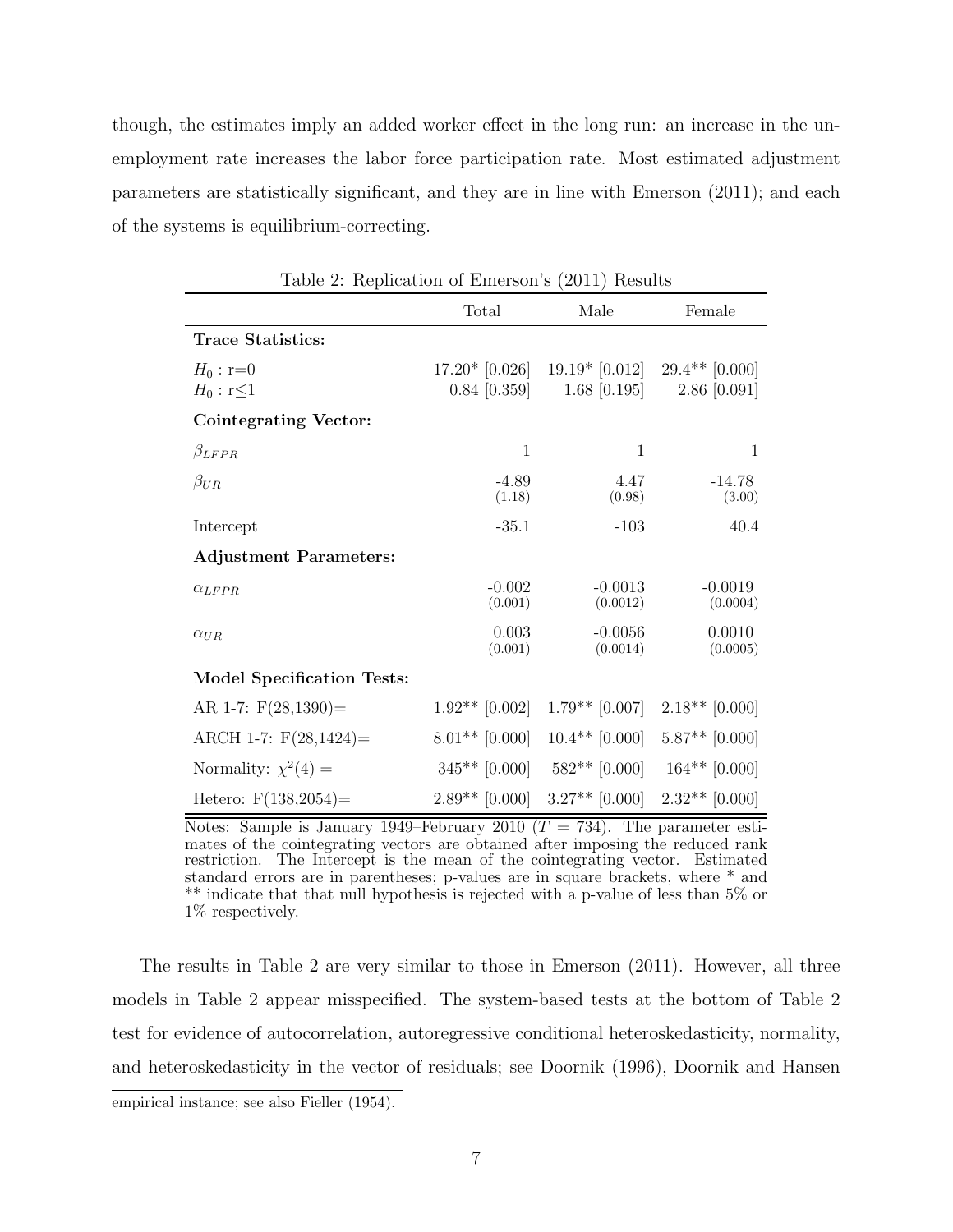[\(2008\)](#page-20-7), and [Kelejian \(1982\)](#page-22-9). In each model, the tests strongly reject the hypothesis of no model misspecification. Thus, we should be cautious in interpreting the model results.

Extending the model helps illuminate the empirical results. Specifically, we allow a trend in the cointegrating relationship, and we aim to capture business-cycle variation with an unrestricted dummy variable for NBER recessions. Including the trend generalizes the model to allow for the growth rates to be non-zero in the long-run, which may be important empirically over such a long sample. The recession dummy may capture business-cycle turning points, which can matter for modeling and forecasting and which can reduce model misspecification; see [Kleykamp and Wan \(2014\)](#page-22-0), [Ericsson \(2017\)](#page-21-4), and [Lunsford \(2021\)](#page-22-10).

| rable 5. All Extension of Emerson s<br>$\angle$ UII<br><b>MOREI</b> |                     |                     |                     |  |  |
|---------------------------------------------------------------------|---------------------|---------------------|---------------------|--|--|
|                                                                     | Total               | Male                | Female              |  |  |
| <b>Trace Statistics:</b>                                            |                     |                     |                     |  |  |
| $H_0: r = 0$                                                        | 21.89 [0.146]       | $28.61*$ [0.021]    | $28.77*$ [0.019]    |  |  |
| $H_0: r<1$                                                          | $0.53$ [0.999]      | $2.45 \; [0.921]$   | $1.02$ [0.994]      |  |  |
| Cointegrating Vector:                                               |                     |                     |                     |  |  |
| $\beta_{LFPR}$                                                      | $-0.087$<br>(0.287) | 0.287<br>(0.303)    | $-0.012$<br>(0.139) |  |  |
| $\beta_{UR}$                                                        | 1                   | 1                   | 1                   |  |  |
| Trend                                                               | $-0.003$<br>(0.004) | $-0.001$<br>(0.006) | $-0.006$<br>(0.006) |  |  |
| Intercept                                                           | 1.02                | $-27.8$             | $-4.18$             |  |  |
| <b>Adjustment Parameters:</b>                                       |                     |                     |                     |  |  |
| $\alpha_{LFPR}$                                                     | 0.011<br>(0.005)    | $-0.007$<br>(0.005) | 0.026<br>(0.006)    |  |  |
| $\alpha_{UR}$                                                       | $-0.016$<br>(0.005) | $-0.026$<br>(0.005) | $-0.013$<br>(0.006) |  |  |
| <b>Model Specification Tests:</b>                                   |                     |                     |                     |  |  |
| AR 1-7: $F(28,1388)$ =                                              | $1.66*$ [0.017]     | $1.58*$ [0.028]     | $2.61**$ [0.000]    |  |  |
| ARCH 1-7: $F(28,1424) =$                                            | $8.03**$ [0.000]    | $8.71**$ [0.000]    | $5.57**$ [0.000]    |  |  |
| Normality: $\chi^2(4) =$                                            | $232**$ [0.000]     | $383**$ [0.000]     | $172**$ [0.000]     |  |  |
| Hetero: $F(141,2050) =$                                             | $2.73**$ [0.000]    | $2.87**$ [0.000]    | $2.29**$ [0.000]    |  |  |

<span id="page-8-0"></span>Table 3: An Extension of Emerson's (2011) Model

Notes: Sample is January 1949–February 2010 ( $T = 734$ ). See notes for Table 2.

Table [3](#page-8-0) presents the results for the extended model. The evidence for cointegration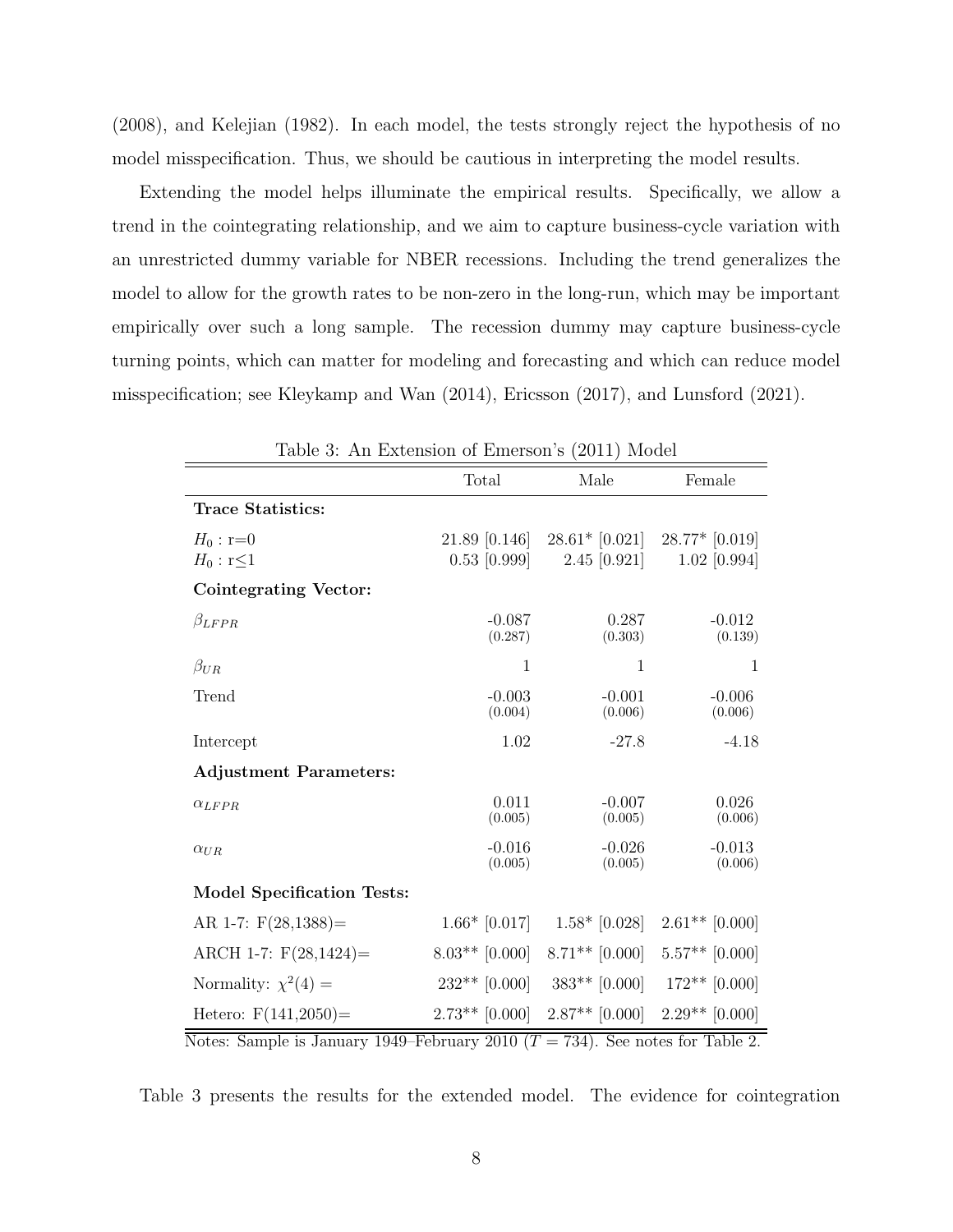becomes weaker. Despite this, we continue to impose a single cointegrating vector. To examine the role of the labor force participation rate in the long-run relationship, Table [2](#page-7-0) normalizes (without loss of generality) on the unemployment rate rather than the labor force participation rate. Unlike the results in Table [2,](#page-7-0) statistical significance in Table [3](#page-8-0) is ambiguous: although the labor force participation rate and the linear trend are jointly statistically significant, individually they are not. Thus, the unemployment rate could either be stationary around a linear trend or cointegrated with the labor force participation rate. The interpretation of discouraged / encouraged worker effects is also ambiguous in this formulation. However, adjustment parameters remain significant and indicate that the systems are equilibrium-correcting. Model specification tests still indicate misspecification.

#### <span id="page-9-0"></span>5 Graphical Analysis

Before extending Emerson's analysis further, we return to the data and plot them. Panels A and B of Figure [2](#page-10-0) plot the total, male, and female labor force participation and unemployment rates. Panel C plots the gap between male and female labor force participation rates and shows how it has fallen considerably over time, with most of the decline occurring in the first three decades of the sample. Panel D shows that, prior to the 1980's, females almost always had higher unemployment rates than men. After 1980, the male and female unemployment rates are much closer together, with men typically having higher unemployment rates than women during recessions—the clear exception being the pandemic-induced recession in 2020.

Figure [2](#page-10-0) illustrates several important data features that a model should account for. First, male and female labor force participation rates converge over the sample. Second, the relationship between male and female unemployment rates shifts abruptly around 1980, and that shift appears permanent. This phenomena was analyzed in detail by Albanesi and Sahin [\(2018\)](#page-20-8) and is explained by the convergence in LFPRs and differences in industry composition. Third, the business cycle has clear and persistent effects, particularly on unemployment but also on labor force participation; see Hobijn and Sahin  $(2021)$  for a discussion of the participation cycle.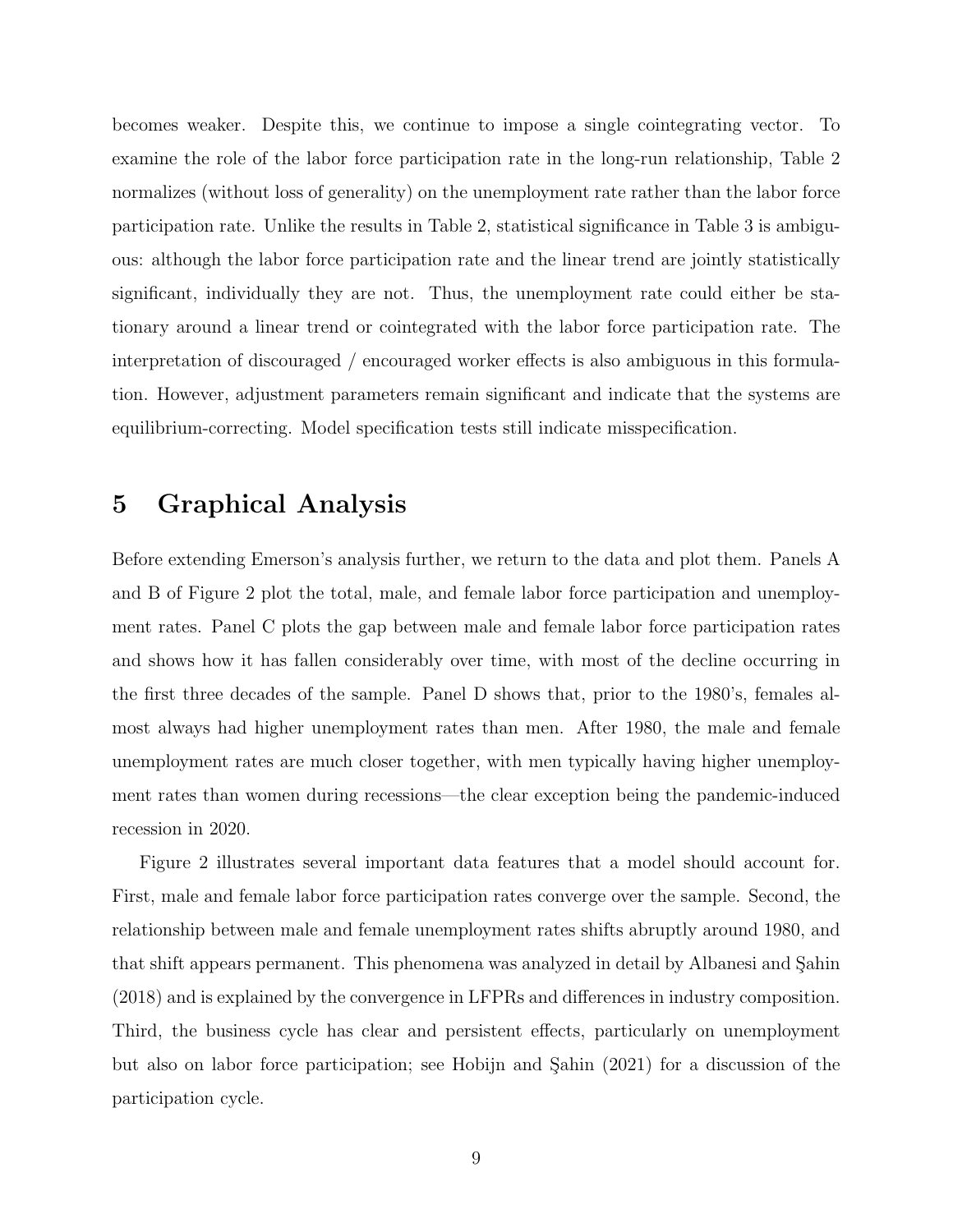

<span id="page-10-0"></span>Figure 2: Labor Force Participation and Unemployment Rates by Gender

To address these issues, we make the following changes to the modeling framework. First, we account for interaction between male and female labor force participation and unemployment rates by modeling them jointly. Second, we focus on the sample 1980–2019, allowing us to formulate a model on a relatively long sample (40 years), during which the relationships between male and female LFPRs and URs appear relatively stable. It also provides a baseline against which to assess how the labor market evolved during the pandemic. We leave modeling the entire post-war sample for future research. Finally, we include 12 unrestricted lags of the NBER recession dummy to better account for persistent effects of recessions over time. This approach is very much in the spirit of [White \(1990\)](#page-23-5), [Hendry and Mizon \(1993\)](#page-21-6), and [Ericsson et al. \(1998b\)](#page-21-7), who formalize modeling as a progressive research strategy.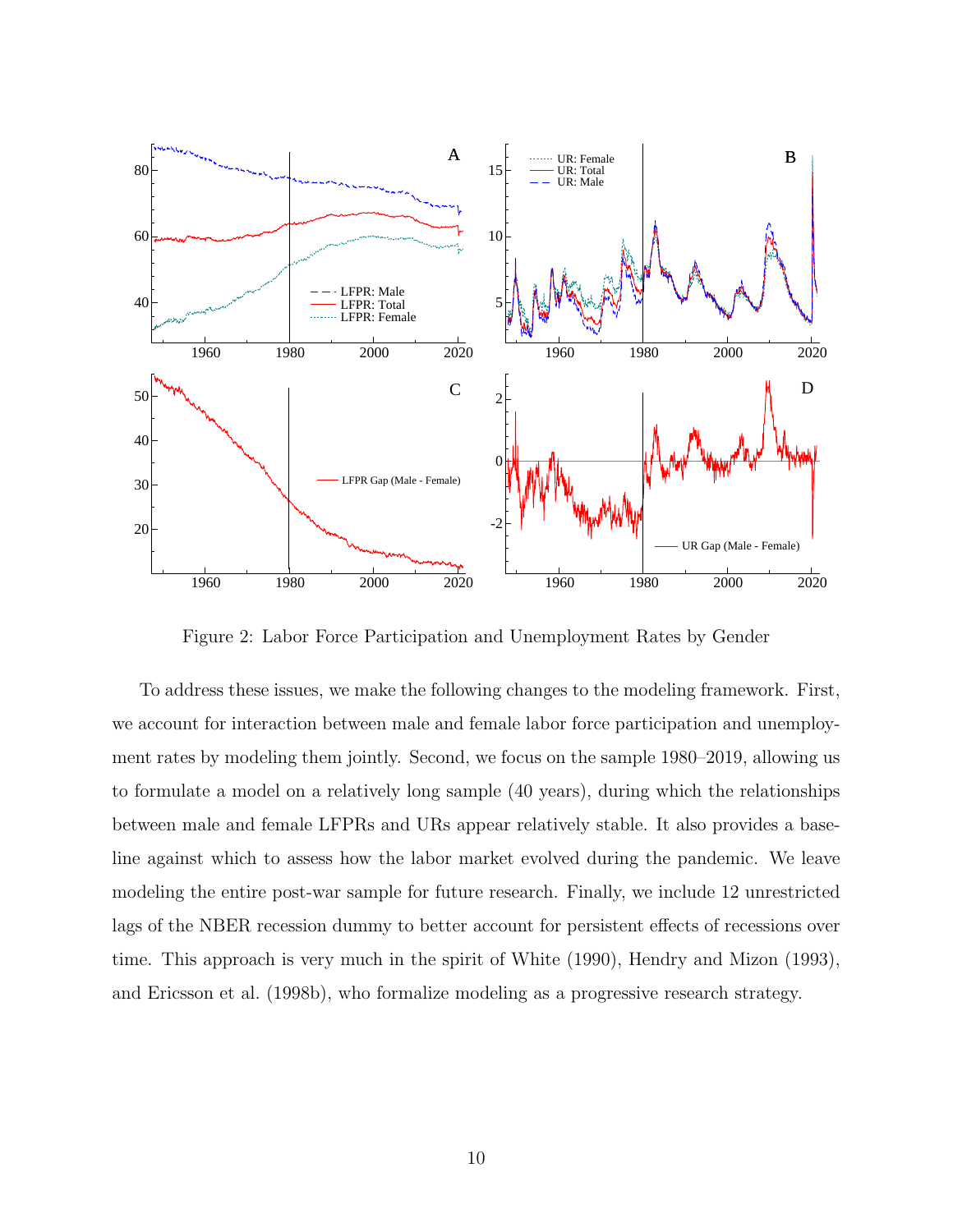## <span id="page-11-0"></span>6 A Joint Model of Male and Female LFPRs and URs

This section develops a joint model of male and female labor force participation and unemployment rates. Section [6.1](#page-11-1) performs additional bivariate analyses of male and female unemployment rates and of male and female labor force participation rates. Section [6.2](#page-12-0) uses these findings to inform restrictions on the cointegrating vectors of a joint four-variable model of the male and female unemployment and labor force participation rates.

#### <span id="page-11-1"></span>6.1 Bivariate Model Analysis

To help facilitate interpretation of the joint analysis, we start with bivariate analyses, looking at the relationship between male and female labor force participation rates and the relationship between male and female unemployment rates. In particular, we hypothesize that there are one-to-one long-run relationships between male and female LFPRs and between male and female URs. This framework is motivated by Figure [2,](#page-10-0) and it contrasts with [Emerson](#page-21-0) [\(2011\)](#page-21-0), who models the bivariate relationship between LFPR and UR for a given gender.

Table [4](#page-12-1) presents the results from this analysis. For the labor force participation rates, we find strong evidence of a single cointegrating vector and do not reject the restrictions imposing a one-to-one long-run relationship between male and female LFPRs. Unlike in the sample analyzed in Table [3,](#page-8-0) Table [4](#page-12-1) shows clear evidence that the linear trend is insignificant in the cointegrating vector over the last four decades. Only the female LFPR responds significantly to the LFPR gap, implying that the male LFPR is weakly exogenous for this relation. The estimated adjustment coefficient implies that the female LFPR responds to a one percentage point gap in the LFPR by about 0.13 percentage points per year.

For the unemployment rates, the analysis in Table [4](#page-12-1) finds two cointegrating relationships, implying that the unemployment rates are stationary after accounting for recessions. However, if we impose a single cointegrating relationship, a one-to-one relation between male and female URs (i.e., a UR gap) is not rejected. The trend is significant in that estimated long-run relationship, indicating a small but steady long-run decline in the equilibrium UR gap. In this formulation, only the male UR responds significantly to the UR gap, while the female UR is weakly exogenous. The adjustment rate is rapid: about 10 percent per month.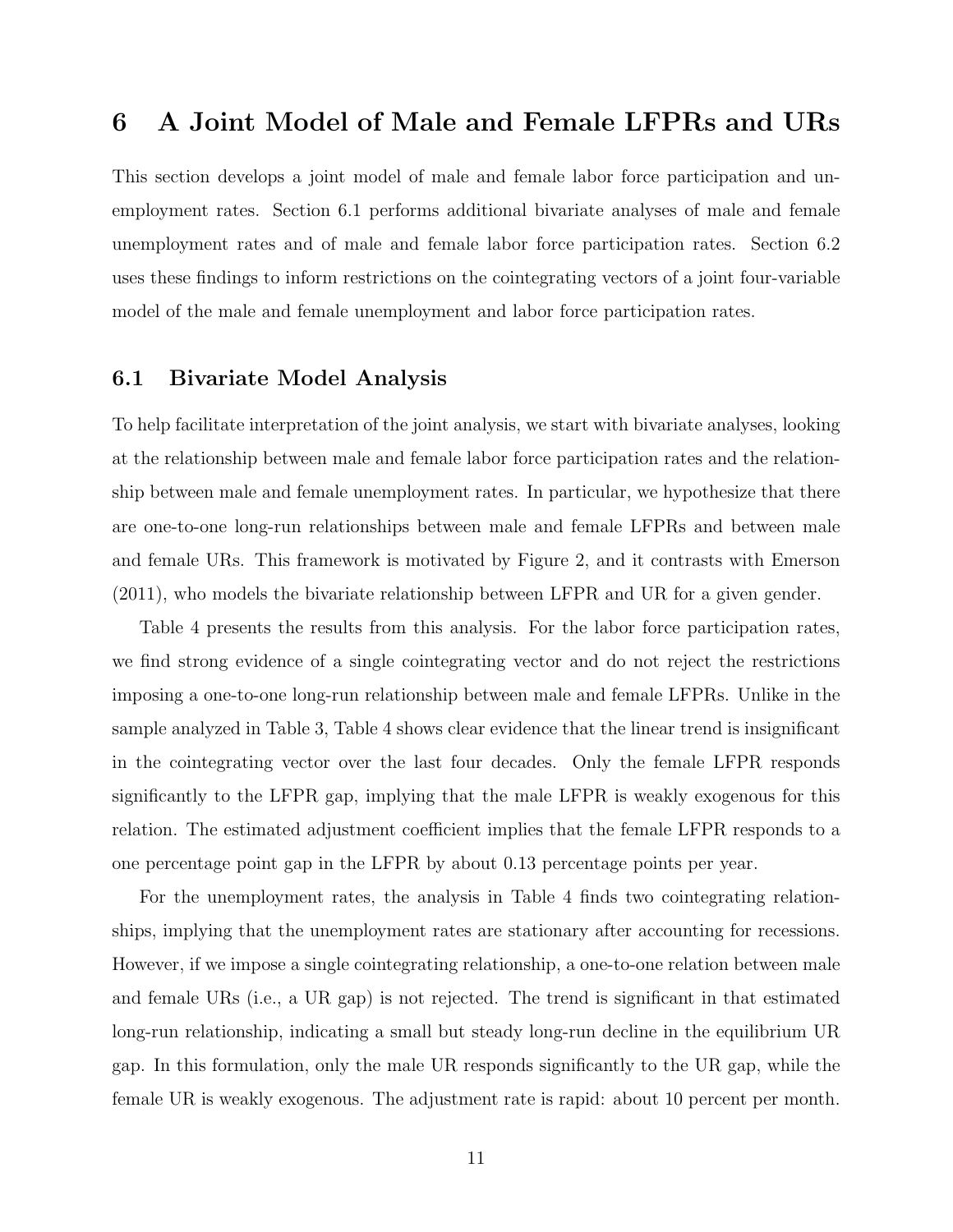|                                                                                                   | <b>LFPR</b>       | UR                                 |
|---------------------------------------------------------------------------------------------------|-------------------|------------------------------------|
| <b>Trace Statistics:</b>                                                                          |                   |                                    |
| $H_0: r=0$                                                                                        |                   | $26.10*$ [0.045] $49.95**$ [0.000] |
| $H_0: \mathbf{r} \leq 1$                                                                          | $1.71 \; [0.971]$ | $14.02*$ [0.026]                   |
| <b>Restricted Cointegrating Vector:</b>                                                           |                   |                                    |
| Male                                                                                              | 1                 | 1                                  |
| Female                                                                                            | $-1$              | $-1$                               |
| Trend                                                                                             | $\overline{0}$    | $-0.0016$<br>(0.0005)              |
| <b>Restricted Adjustment Parameters:</b>                                                          |                   |                                    |
| $\alpha_M$                                                                                        | $\overline{0}$    | $-0.102$<br>(0.018)                |
| $\alpha_F$                                                                                        | 0.011<br>(0.002)  | $\overline{0}$                     |
| <b>Test of Over-identifying Restrictions:</b> $\chi^2(3) = 0.49[0.921]$ $\chi^2(2) = 3.01[0.222]$ |                   |                                    |
| <b>Model Specification Tests:</b>                                                                 |                   |                                    |
| AR 1-7: $F(28,856)$ =                                                                             | $1.32$ [0.128]    | $1.24$ [0.182]                     |
| ARCH 1-7: $F(28,916) =$                                                                           | $0.91$ [0.601]    | $1.18$ [0.238]                     |
| Normality: $\chi^2(4) =$                                                                          | 3.97 $[0.410]$    | 3.54 $[0.472]$                     |
| Hetero: $F(177,1254) =$                                                                           | $1.02$ [0.429]    | 1.20 [0.050]                       |

<span id="page-12-1"></span>Table 4: Bivariate System Results for 1980–2019

Notes: Sample is January 1980–December 2019 ( $T = 480$ ). See notes for Table 2.

#### <span id="page-12-0"></span>6.2 Joint Model Analysis

These bivariate results help interpret a four-variable joint model of male and female labor force participation and unemployment rates. The long-run relationships in the bivariate systems should hold in the larger four-variable model because cointegrating relationships are invariant to expansions of the information set, where each bivariate system is augmented to include all four variables. Thus, these bivariate results serve as a starting point for interpreting cointegrating relations in the larger system.

The bivariate analyses conducted in Sections [4](#page-5-1) and [6.1](#page-11-1) are also restricted versions of the four-variable VAR. If we test for the restrictions implied by the underlying bivariate VARs in each column of Table [4,](#page-12-1) they are strongly rejected by the data, with p-values of less than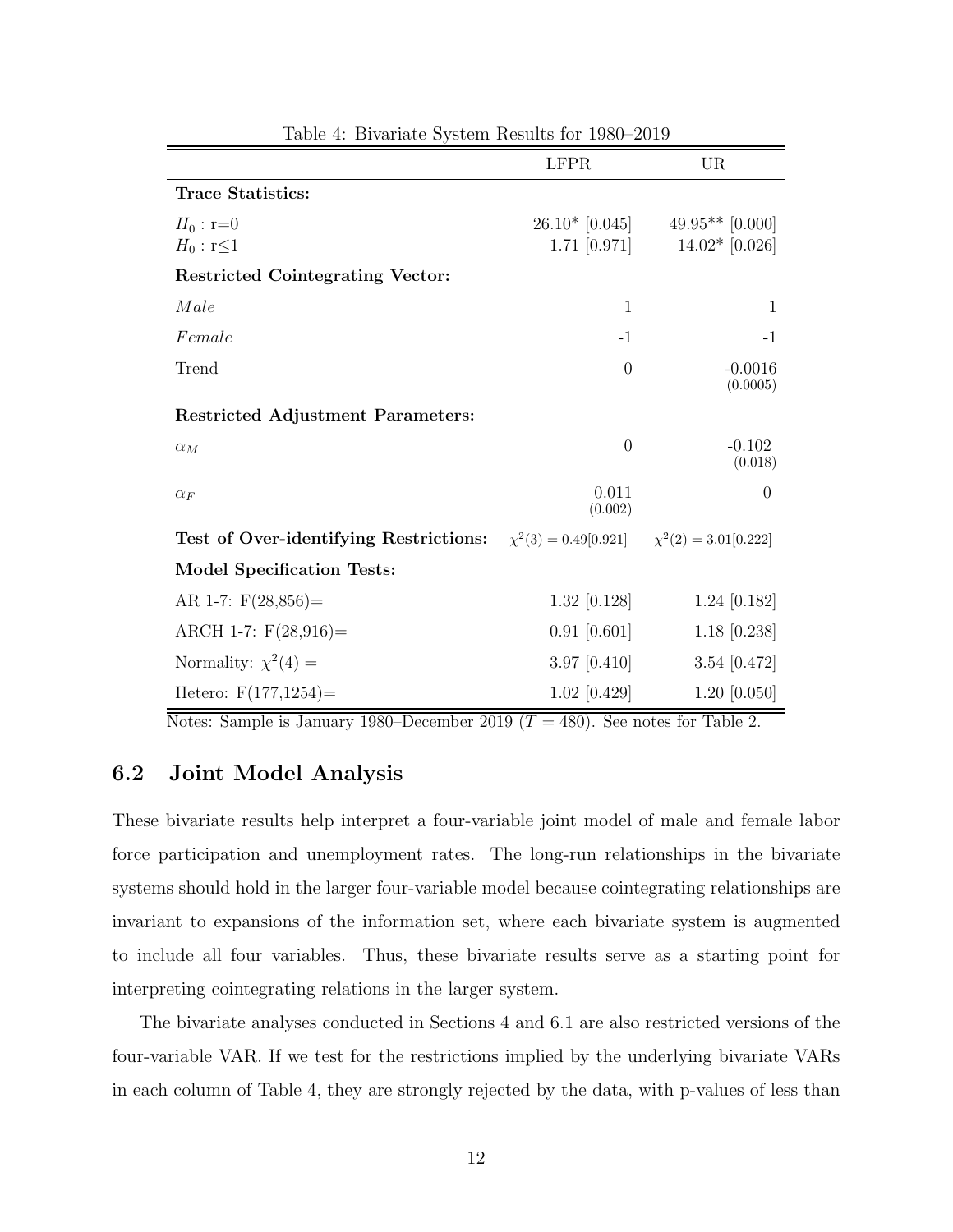1%. This indicates that there are important interactions between the variables in the joint system that are lost when analyzed as separate bivariate systems in Table [4.](#page-12-1)

Table [5](#page-14-0) presents the trace and max statistics and related results for the joint model of male and female LFPRs and URs. These results show consistent evidence of three cointegrating relationships. Identification of these cointegrating relationships draws on the bivariate cointegration results in Section [6.1.](#page-11-1) After some manipulation, we are able to clearly interpret the cointegrating relationships of the model and how variables in the system respond to them.

The first cointegrating relationship in Table [5](#page-14-0) is the gap between the male and female LFPRs, as found in the first bivariate system in Table [4.](#page-12-1) The trend is insignificant, and only the female LFPR and the female UR respond directly to disequilbrium in this relationship. The estimated speed of adjustment for the female LFPR is faster than in the bivariate analysis, with a monthly adjustment of approximately 17 percent at an annual rate. However, estimating the actual multi-period adjustment is more complicated because the female UR responds to the LFPR gap and the female LFPR responds to the third cointegrating relationship (female UR).

The second and third cointegrating relations correspond to stationary male and female URs, where their stationarity is evident after controlling for NBER recessions and the recessions' lagged effects; see Table [4.](#page-12-1) Thus, the second cointegrating relation is the (stationary) male UR itself, to which the male LFPR and UR and the female UR respond. The third cointegrating relation is the (stationary) female UR, to which the female LFPR and the female UR respond.

Table [5](#page-14-0) shows dynamic evidence of discouraged worker effects. The male LFPR decreases in response to an increase in the male UR, and the female LFPR decreases in response to an increase in the female UR. However, the net effect of these dynamics is less obvious for females: the female LFPR also increases in response to an increase in the LFPR gap, thereby capturing the trending decline in the LFPR gap; and the female UR responds to all three cointegrating relations.

Jointly, the male LFPR and the male UR are weakly exogenous for cointegrating vectors involving the LFPR gap and the female UR. That is, the male LFPR and the male UR only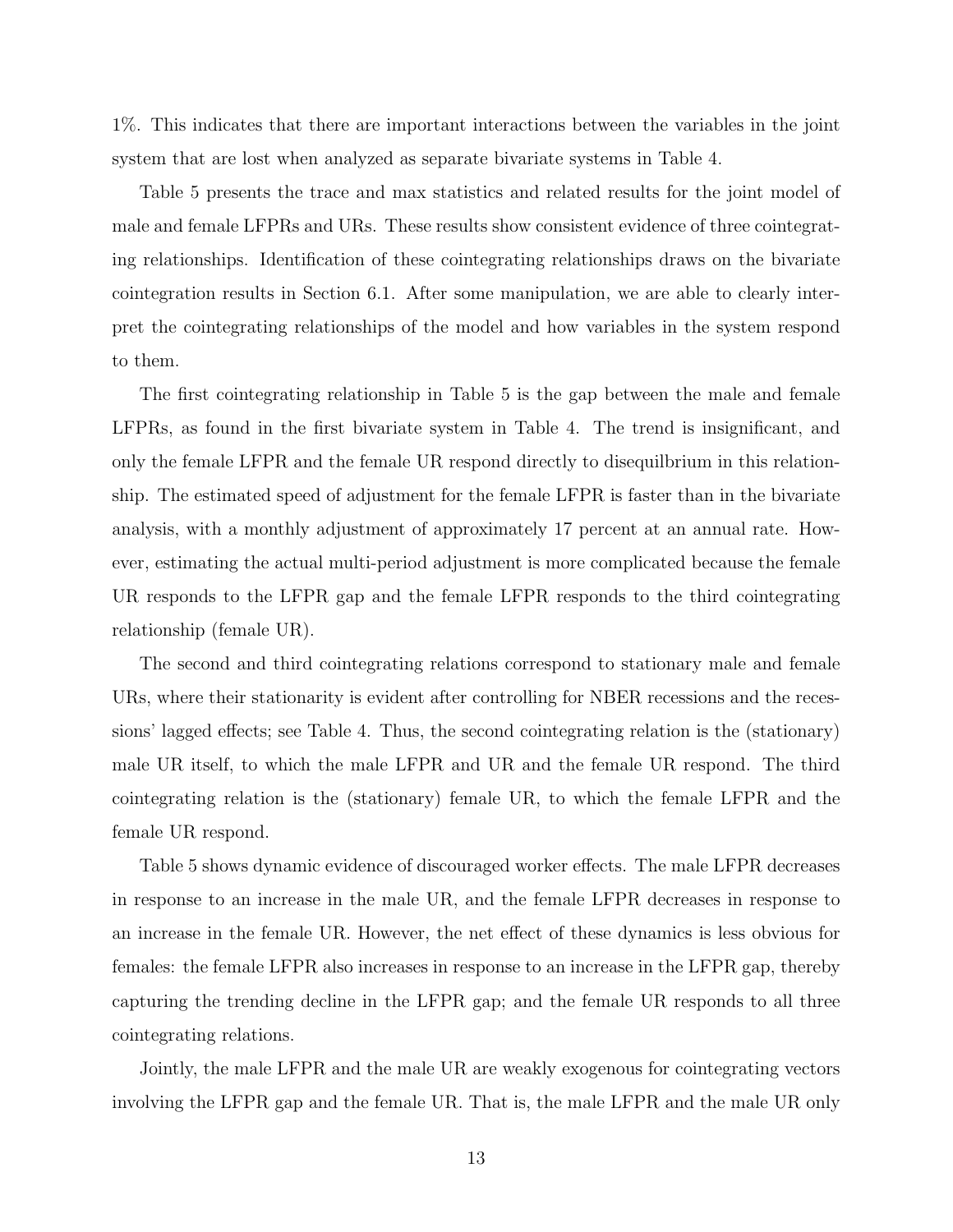|                                          | <b>Trace Statistics</b> | Max Statistics               |                              |
|------------------------------------------|-------------------------|------------------------------|------------------------------|
| $H_0:$ r=0                               | $109.10**$ [0.000]      | $48.45**$ [0.000]            |                              |
| $H_0: \mathbf{r} \leq 1$                 | $60.64**$ [0.000]       | $32.13**$ [0.007]            |                              |
| $H_0: r \leq 2$                          | $29.52*$ [0.015]        | $19.45*$ [0.046]             |                              |
| $H_0: \mathbf{r} \leq 3$                 | $10.06$ [0.126]         | 10.06 [0.126]                |                              |
| <b>Restricted Cointegrating Vectors:</b> |                         |                              |                              |
|                                          | LFPR Gap                | Male UR                      | Female UR                    |
| $LFPR_M$                                 | 1                       | $\theta$                     | $\theta$                     |
| $LFPR_F$                                 | $-1$                    | $\theta$                     | $\theta$                     |
| $UR_M$                                   | $\theta$                | 1                            | $\theta$                     |
| $UR_F$                                   | $\theta$                | $\theta$                     | $\mathbf{1}$                 |
| Trend                                    | $\theta$                | $\theta$                     | $\theta$                     |
| <b>Restricted Adjustment Parameters:</b> |                         |                              |                              |
| $\alpha_{LFPR_M}$                        | $\theta$                | $-0.021$<br>(0.006)          | $\overline{0}$               |
| $\alpha_{LFPR_F}$                        | 0.014<br>(0.003)        | $\boldsymbol{0}$             | $-0.019$<br>(0.008)          |
| $\alpha_{UR_M}$                          | $\theta$                | $-0.029$<br>(0.006)          | $\theta$                     |
| $\alpha_{UR_F}$                          | 0.012<br>(0.004)        | 0.095<br>(0.023)             | $-0.136$<br>(0.030)          |
| Test of Over-identifying Restrictions:   |                         | $\chi^2(11) = 15.45$ [0.163] |                              |
| <b>Model Specification Tests:</b>        |                         |                              |                              |
| AR 1-7:                                  |                         |                              | $F(112, 1551)=1.31*$ [0.019] |
| <b>ARCH 1-7:</b>                         |                         | $F(112, 1758)=0.90$          | [0.755]                      |
| Normality:                               |                         |                              | $\chi^2(8) = 7.59$ [0.475]   |
| Hetero:                                  |                         | $F(460, 1446) = 1.07$        | [0.191]                      |

<span id="page-14-0"></span>Table 5: Joint System Results for 1980–2019

Notes: Sample is January 1980–December 2019 ( $T = 480$ ). See notes for Table 2.

respond to the male UR in the long-run, but not to the LFPR gap or the female UR. We can test whether the male LFPR and UR are strongly exogenous to the LFPR gap and the female UR (that is, both weakly exogenous and Granger non-causal) by jointly testing the weak exogeneity restrictions and whether the lags of the changes in female LFPR and UR can be excluded from the equations for male LFPR and UR; see [Engle et al. \(1983\)](#page-21-8) and [Ericsson](#page-21-9) [et al. \(1998a\)](#page-21-9). This hypothesis is strongly rejected:  $\chi^2(48) = 78.7$ , which has a probability of less than 1% under the null hypothesis. This rejection occurs primarily because changes in the male LFPR respond significantly to lagged changes in the female UR.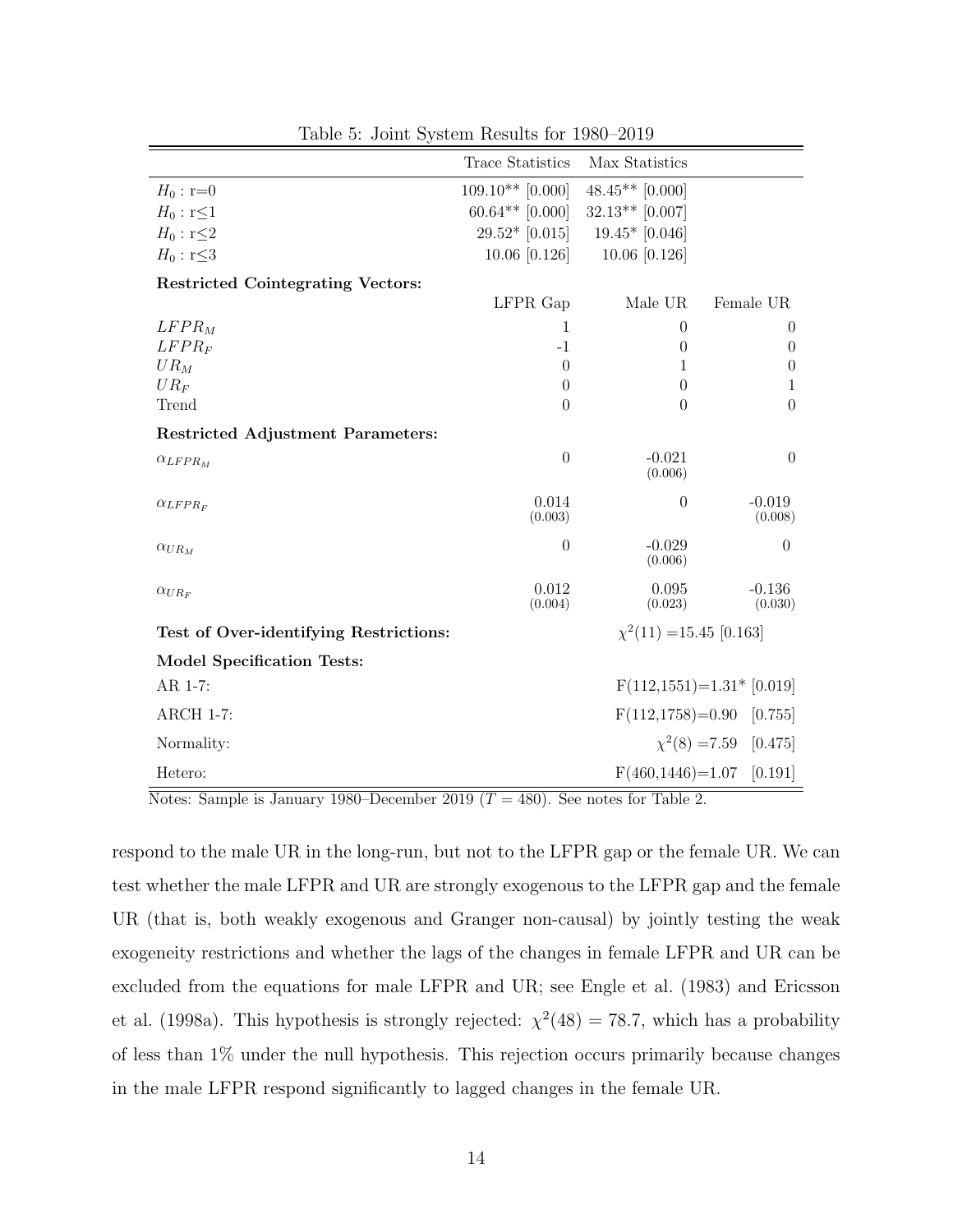The joint system of equations appears to be well-specified, with most of the model specification tests failing to reject the null hypothesis of a correctly specified model. However, some autocorrelation remains in the residuals, possibly driven by the male UR equation. The model could be simplified further by testing for and restricting lag structure. However, since we already see evidence of auto-correlated residuals and do not have a clear guide on how to reduce the model, we choose to not simplify the model further.

The robustness of the model can be assessed using the automatic model selection algorithm "Autometrics". Here, we perform a robustness check by selecting over lag structure and also over possible outliers and step shifts by saturating the model with impulse and step indicators; see [Hendry and Krolzig \(2005\)](#page-21-10), [Doornik \(2009\)](#page-20-9), and [Hendry and Doornik](#page-21-11)  $(2014).$  $(2014).$ <sup>[4](#page-15-1)</sup> To protect against spurious results, we choose a "target gauge" of 0.1% such that, under the null hypothesis in which none of the indicators matter, we expect on average to include roughly 2 irrelevant indicators by chance; see [Hendry \(1999\)](#page-21-12), [Castle et al. \(2011\)](#page-20-10), and Johansen and Nielsen  $(2016)^5$  $(2016)^5$ . We do not detect any relevant outliers or step shifts. This provides further evidence that the model is reasonably well-specified in sample.

#### <span id="page-15-0"></span>7 Forecasting the Labor Market During the Pandemic

Table [5](#page-14-0) thus presents a reasonably well-specified model of male and female LFPRs and URs. That model can help interpret the effects of the COVID-19 pandemic on the labor market by comparing the data over the pandemic with forecasts from our (pre-pandemic) model. To do so, we estimate the model through December 2019 (as in Table [5\)](#page-14-0) and generate multi-step-ahead forecasts through August 2021.

Figure [3](#page-16-0) presents outcomes and the model forecasts for several variables: male and female LFPRs and URs, their changes, male and female employment-to-population ratios (EPOPs) (as derived from the male and female LFPRs and URs), and their changes. Figure [3](#page-16-0) shows

<span id="page-15-1"></span><sup>4</sup>This approach—general-to-specific (Gets) modeling—is also referred to as the "LSE approach to econometrics" or "Hendry's methodology". [Hoover and Perez](#page-22-12) [\(1999\)](#page-22-12) first automated this procedure using data from [Lovell](#page-22-13) [\(1983\)](#page-22-13) and demonstrated the ability of Gets to successfully recover the data generation process (DGP).

<span id="page-15-2"></span><sup>&</sup>lt;sup>5</sup>For more details on indicator saturation methods, see [Doornik and Hendry](#page-20-11) [\(2013\)](#page-20-11), [Hendry and Doornik](#page-21-11) [\(2014\)](#page-21-11), [Castle et al.](#page-20-12) [\(2015\)](#page-20-12), [Pretis et al.](#page-23-6) [\(2016\)](#page-23-6), and [Ericsson](#page-21-4) [\(2017\)](#page-21-4).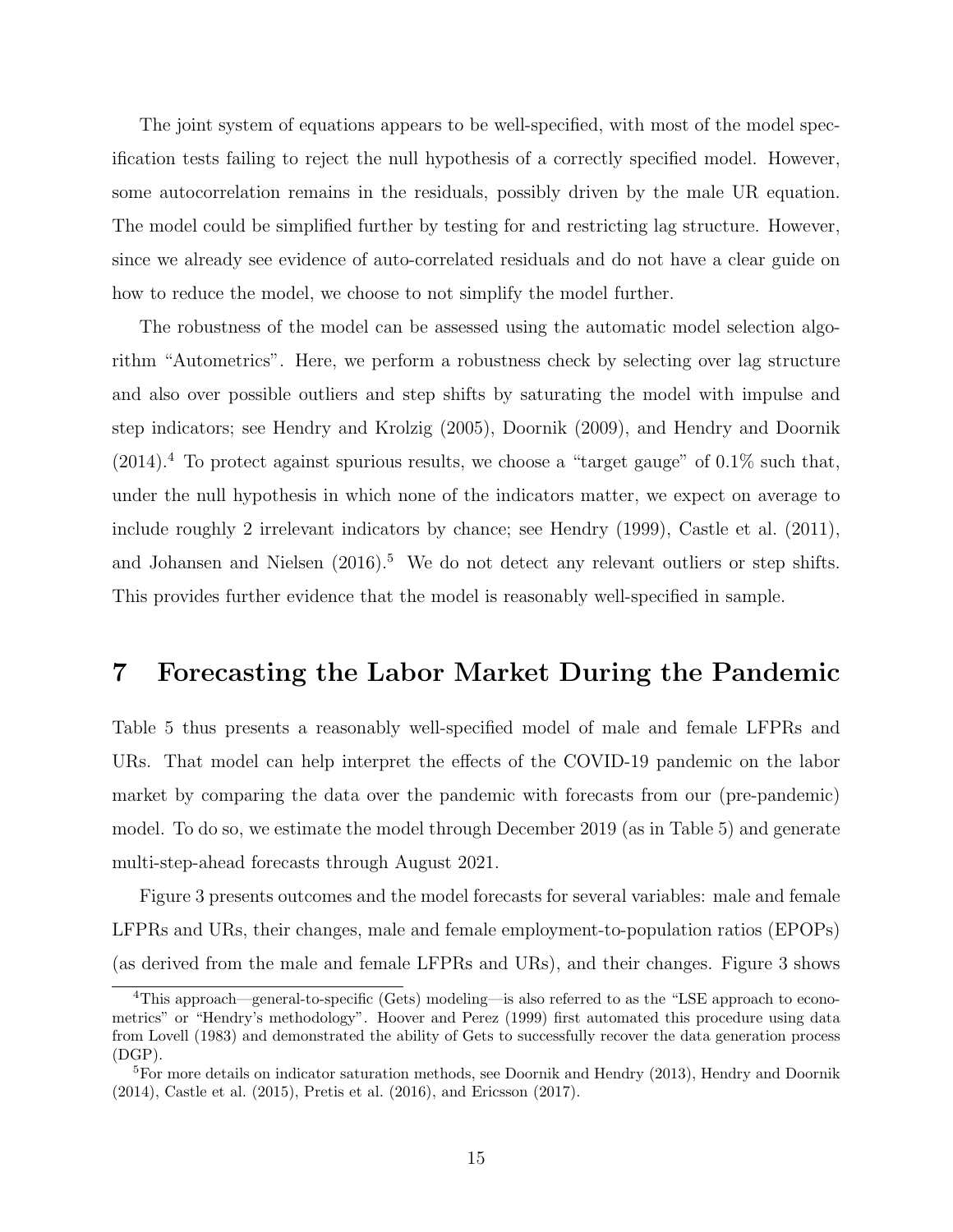

Notes: DX represents the change in X. Shaded bars are NBER recessions. Fan charts represent 2 standard deviation ex-ante forecast uncertainty.

<span id="page-16-0"></span>Figure 3: Forecasts and Outcomes of the Pandemic Labor Market by Gender

that, for both men and women, the initial recession caused a sharp decline in the LFPRs and the EPOPs and a spike in the URs. The United States saw a dramatic jump in unemployment rates, unlike the United Kingdom, which had a job furlough program; see [Castle et al.](#page-20-13) [\(2021\)](#page-20-13). More than a year after the official end of the U.S. recession, the effects on the labor market continue to be pronounced. Unemployment rates have recently fallen to within two standard deviations of the model's forecasts. However, the LFPRs and EPOPs continue to be well below their pre-pandemic levels. This is especially striking because the forecasts were generated, conditional on the NBER 2020 recession dates. That highlights just how different the pandemic recession was, relative to previous recessions.

Next, we examine how the pandemic differentially affected men and women in the labor market by looking at how the forecasted gaps in LPFR, UR, and EPOP compare to the actual outcomes. Figure [4](#page-17-0) plots the results from this exercise. The first row in Figure [4](#page-17-0) shows the forecast and actual values for the UR gap, the LFPR gap, and the EPOP gap.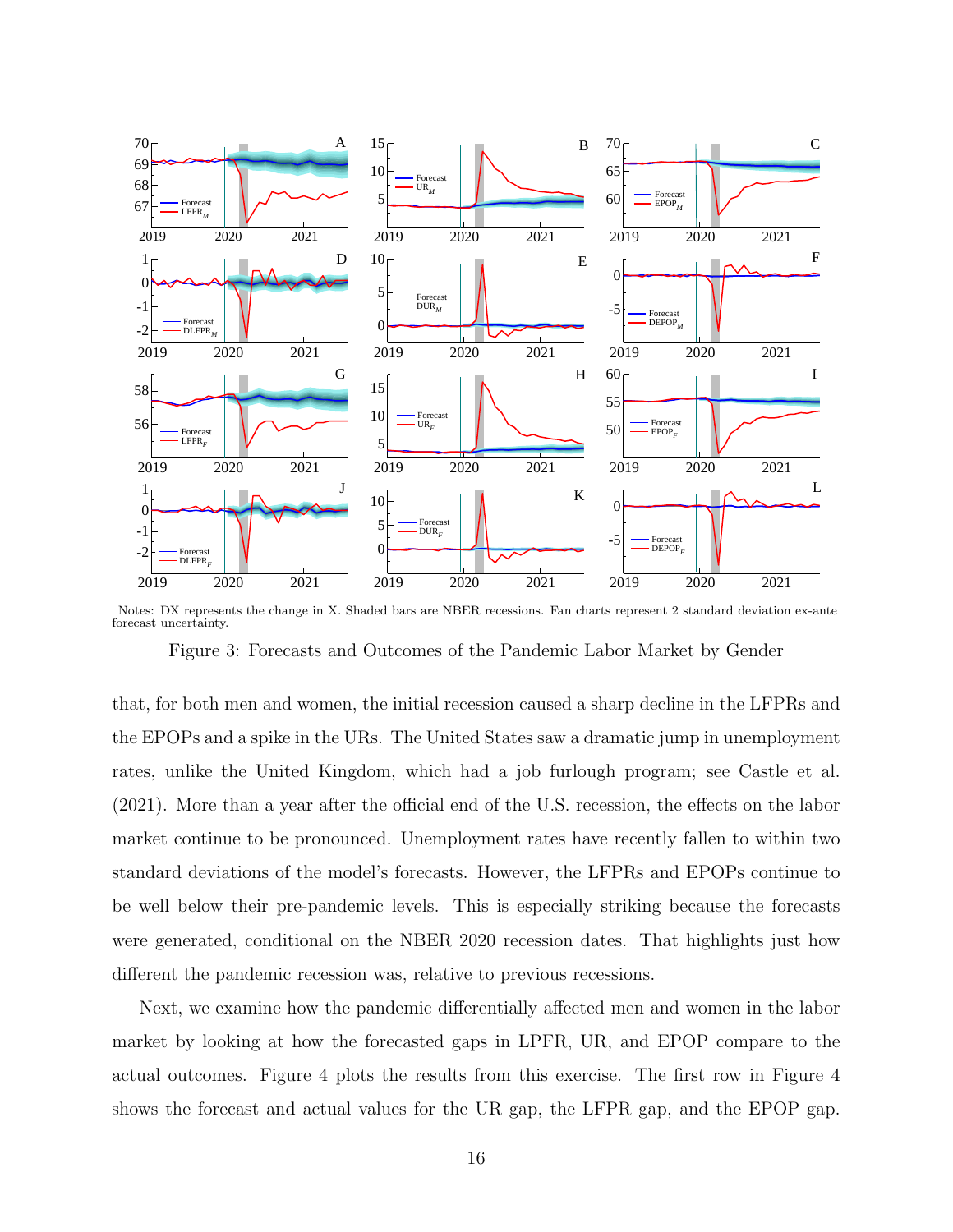

The second row in Figure [4](#page-17-0) presents the one-month changes in those variables and forecasts.

<span id="page-17-0"></span>Figure 4: Forecasts and Outcomes of the Pandemic Labor-market Gender Gaps

Unlike previous recessions in this sample, the unemployment gap became large and negative (Panel A). By April 2020, the female UR was nearly 3 percentage points higher than the male UR. During the initial months of the pandemic recession, the female UR increased to unprecedented levels, as service sector industries—which employ a larger share of women were disproportionately affected. As the pandemic progressed, the LFPR gap first fell and then increased rapidly (Panel B), with the increase driven by women leaving the labor force, in part due to limited child-care options; see [Lim and Zabek \(2021\)](#page-22-14). Since then, both the LFPR and UR gaps have returned to pre-pandemic levels. This indicates that, while women were more severely affected at the outset of the pandemic relative to previous recessions, their relative participation in the labor market has recovered and is now in line with historical trends. Seasonal patterns also appear to have altered, making the observed data more volatile because seasonal adjustment failed to fully capture that change.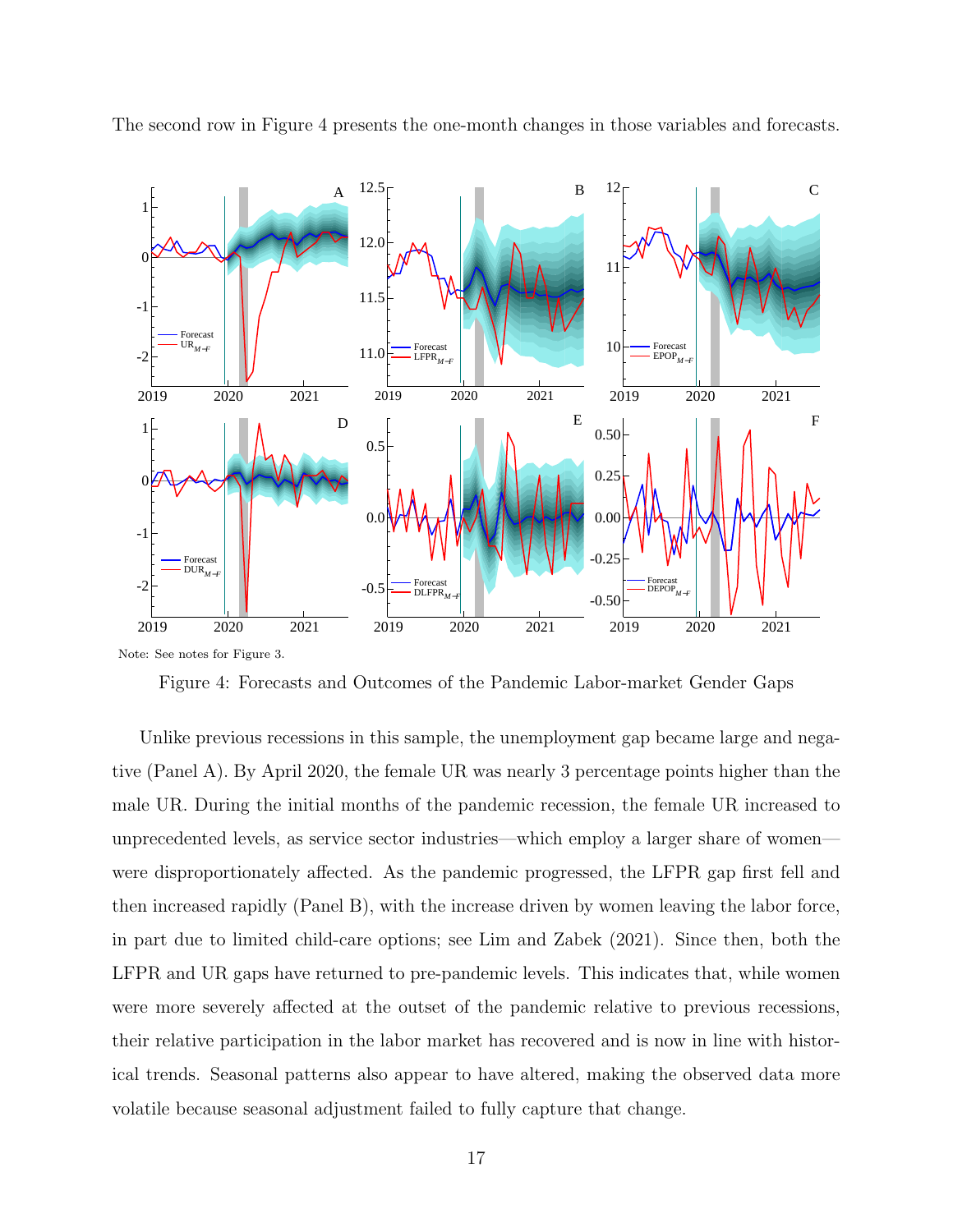## <span id="page-18-0"></span>8 Conclusions

This paper jointly models male and female labor force participation rates and unemployment rates. We examine and extend the approach by [Emerson \(2011\)](#page-21-0) and then focus on the last four decades of data to jointly model and forecast male and female LFPRs and URs to account for the relationships between those variables. There are three long-run relationships, corresponding to the LFPR gap and to stationarity in both male and female unemployment rates. The female LFPR and UR respond to the LFPR gap. In the long run, the male LFPR and UR only respond to the male UR, whereas the female UR responds to both the male and female URs as well as the LFPR gap.

During the pandemic, both male and female labor force participation rates declined and unemployment rates rose. However, women were much more adversely affected than men at the outset of the pandemic recession and immediately thereafter. Even so, the gap between male and female labor force participation rates has narrowed more recently, and the gap between them is now around its pre-pandemic level.

There are several possible avenues of future research. First, extending the model over the full post-war sample may allow additional insights on longer-term trends, such as (potentially) a much stronger convergence in the LFPR gap prior to 1980 and a different equilibrium relationship between male and female unemployment rates.<sup>[6](#page-18-1)</sup> The full post-war sample may also benefit from an  $I(2)$  cointegration analysis, noting that the LFPR gap is itself strongly trending, and not just the male and female LFPRs; see [Juselius \(2006\)](#page-22-15). Second, different recessions could have different effects on the labor market.[7](#page-18-2) Also, additional information such as the number of COVID-19 cases or the stringency index developed by [Hale et al.](#page-21-13)  $(2021)$  could help better capture the pandemic period.<sup>[8](#page-18-3)</sup> Finally, the model could be reformulated in terms of the underlying number of employees, the labor force, and population. This could allow the model to address other interesting questions that cannot be answered

<span id="page-18-1"></span><sup>&</sup>lt;sup>6</sup>The Current Population Survey, from which the unemployment rate and labor force participation rate are derived, explicitly excludes the military population. This may have implications for analyses of the labor market in samples that include the Korean and Vietnam Wars.

<span id="page-18-2"></span><sup>7</sup>[Ahn and Hamilton](#page-20-14) [\(2021\)](#page-20-14) argue that measurement bias of the participation rate has increased since the Great Recession, indicating the need for step indicators. Likewise, during COVID-19, the Bureau of Labor Statistics noted that the reported unemployment rate has been underestimated.

<span id="page-18-3"></span><sup>8</sup>The index is available from [Guidotti and Ardia](#page-21-14) [\(2020\)](#page-21-14) as a simple average of nine response sub-indices.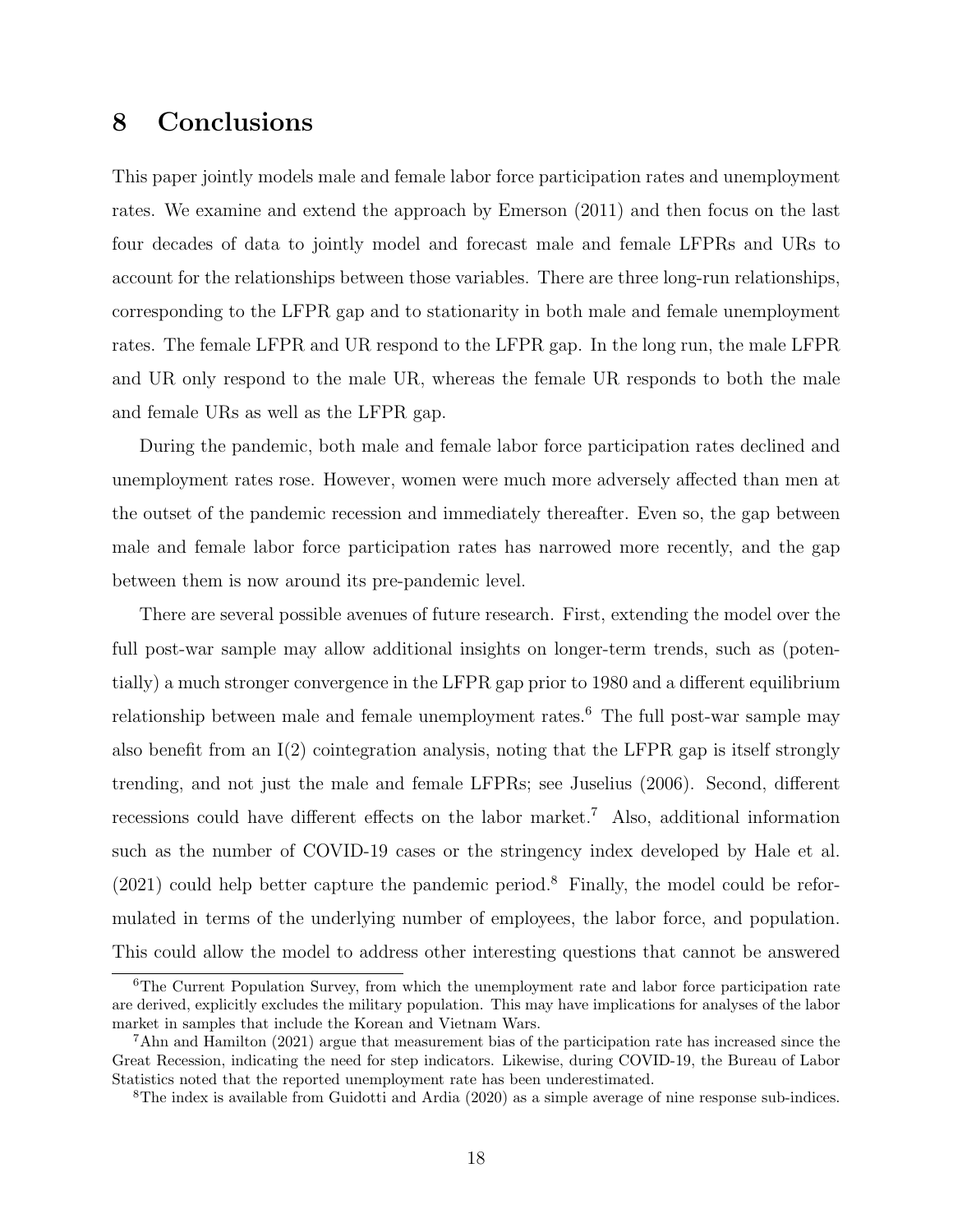in the model's current form: e.g., are unemployed women more likely than men to leave the labor force than to remain unemployed? Such modeling could also help resolve changes in seasonality. This suggests a fruitful research agenda going forward.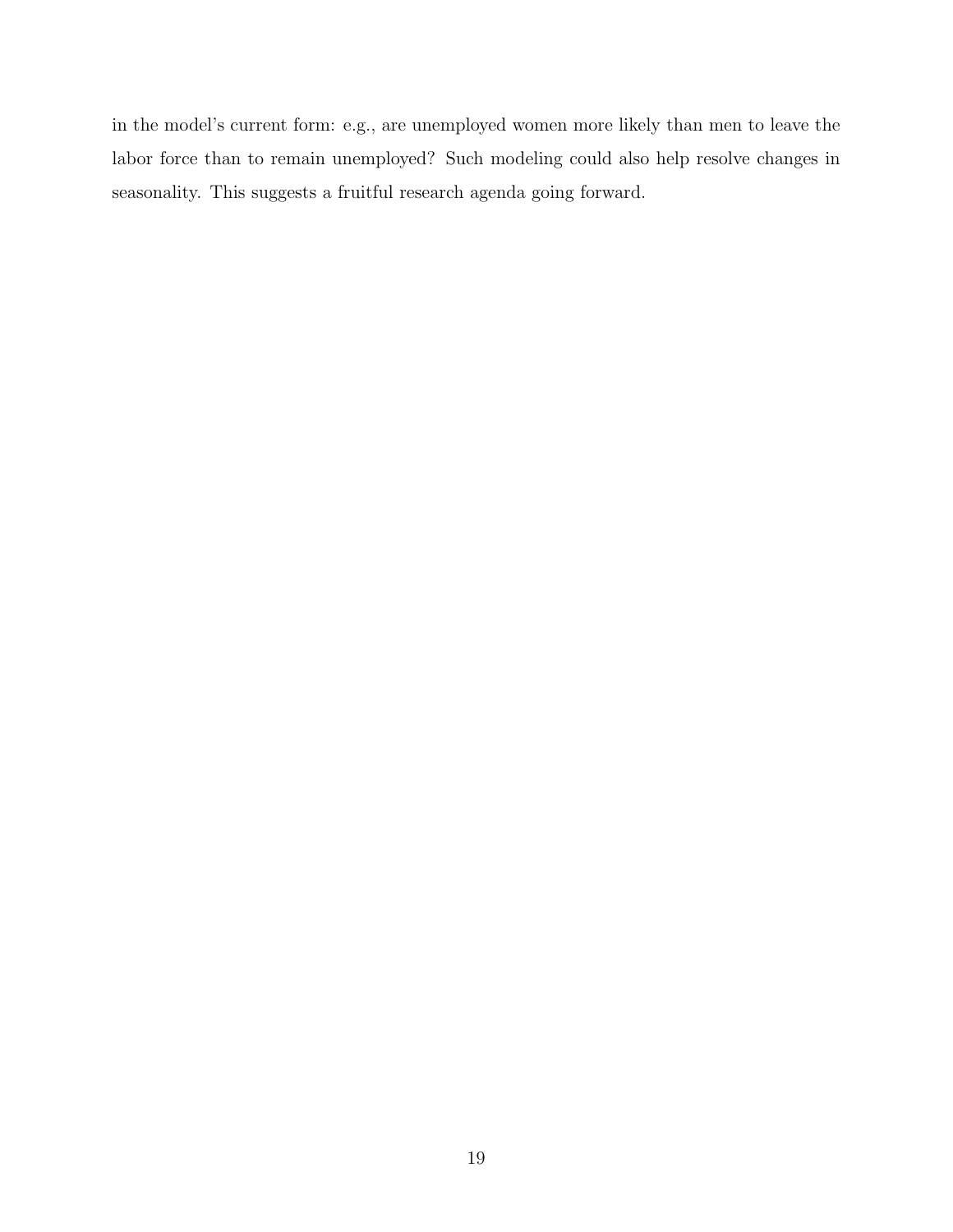## References

- <span id="page-20-2"></span>Aaronson, D., Davis, J., and Hu, L. (2012). Explaining the decline in the U.S. labor force participation rate. Chicago Fed Letter No. 296, Federal Reserve Bank of Chicago, Chicago, IL.
- <span id="page-20-4"></span>Aaronson, S., Cajner, T., Fallick, B., Galbis-Reig, F., Smith, C., and Wascher, W. (2014). Labor force participation: Recent developments and future prospects. Brookings Papers on Economic Activity, 2014(2):197–275.
- <span id="page-20-1"></span>Abraham, K. G. and Kearney, M. S. (2020). Explaining the decline in the US employment-topopulation ratio: A review of the evidence. Journal of Economic Literature, 58(3):585–643.
- <span id="page-20-14"></span>Ahn, H. J. and Hamilton, J. D. (2021). Measuring labor-force participation and the incidence and duration of unemployment. Review of Economic Dynamics, (in press):1–32.
- <span id="page-20-8"></span>Albanesi, S. and Sahin, A. (2018). The gender unemployment gap. Review of Economic Dynamics, 30:47–67.
- <span id="page-20-5"></span>Bernstein, D. H. and Nielsen, B. (2019). Asymptotic theory for cointegration analysis when the cointegration rank is deficient. *Econometrics*,  $7(1):6$ .
- <span id="page-20-0"></span>Bluedorn, J., Caselli, F., Hansen, N.-J., Shibata, I., and Tavares, M. M. (2021). Gender and employment in the COVID-19 recession: Evidence on "she-cessions". IMF Working Paper WP/21/95, International Monetary Fund, Washington, DC.
- <span id="page-20-3"></span>Bullard, J. (2014). The rise and fall of labor force participation in the United States. Federal Reserve Bank of St. Louis Review, Q1:1–12.
- <span id="page-20-10"></span>Castle, J. L., Doornik, J. A., and Hendry, D. F. (2011). Evaluating automatic model selection. Journal of Time Series Econometrics, 3(1):1–33.
- <span id="page-20-13"></span>Castle, J. L., Doornik, J. A., and Hendry, D. F. (2021). The value of robust statistical forecasts in the COVID-19 pandemic. National Institute Economic Review, 256:19–43.
- <span id="page-20-12"></span>Castle, J. L., Doornik, J. A., Hendry, D. F., and Pretis, F. (2015). Detecting location shifts during model selection by step-indicator saturation. Econometrics, 3:240–264.
- <span id="page-20-6"></span>Doornik, J. A. (1996). Testing vector autocorrelation and heteroscedasticity in dynamic models. Nuffield College Working Paper, Nuffield College, Oxford, UK.
- <span id="page-20-9"></span>Doornik, J. A. (2009). Autometrics. In Shephard, N. and Castle, J. L., editors, The Methodology and Practice of Econometrics: A Festschrift in Honour of David F. Hendry, pages 88–121. Oxford: Oxford University Press.
- <span id="page-20-7"></span>Doornik, J. A. and Hansen, H. (2008). An omnibus test for univariate and multivariate normality. Oxford Bulletin of Economics and Statistics, 70:927–939.
- <span id="page-20-11"></span>Doornik, J. A. and Hendry, D. F. (2013). *Empirical Econometric Modelling Using PcGive* 14: Volume I. Timberlake Consultants Press, London, UK.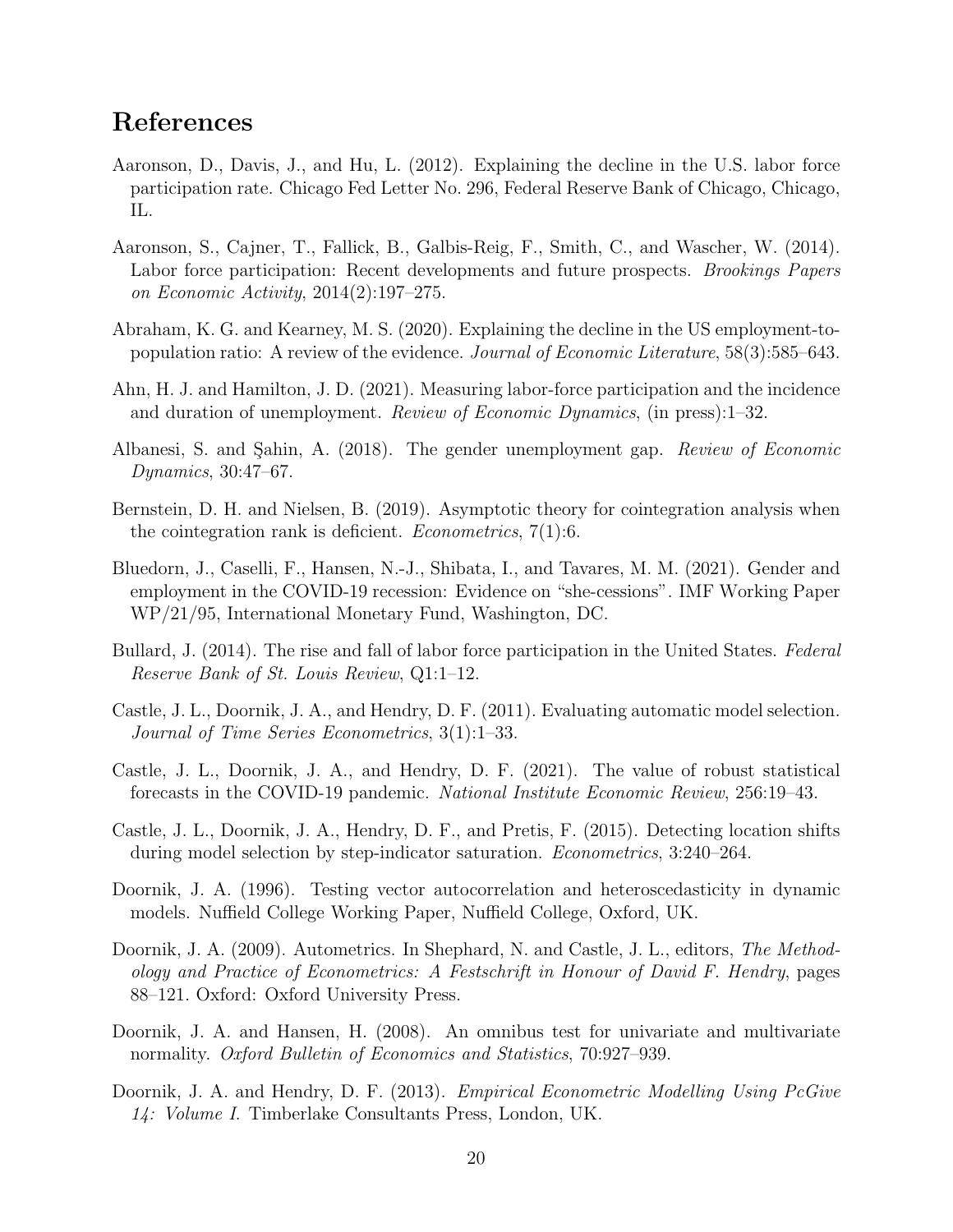- <span id="page-21-0"></span>Emerson, J. (2011). Unemployment and labor force participation in the United States. Economics Letters, 111(3):203–206.
- <span id="page-21-8"></span>Engle, R. F., Hendry, D. F., and Richard, J.-F. (1983). Exogeneity. Econometrica, 51(2):277– 304.
- <span id="page-21-4"></span>Ericsson, N. R. (2017). How biased are U.S. government forecasts of the federal debt? International Journal of Forecasting, 33(2):543–559.
- <span id="page-21-9"></span>Ericsson, N. R., Hendry, D. F., and Mizon, G. E. (1998a). Exogeneity, cointegration and economic policy analysis. Journal of Business and Economic Statistics, 16(4):370–387.
- <span id="page-21-7"></span>Ericsson, N. R., Hendry, D. F., and Prestwich, K. M. (1998b). The demand for broad money in the United Kingdom, 1878–1993. Scandinavian Journal of Economics, 100(1):289–324.
- <span id="page-21-2"></span>Ericsson, N. R., Hendry, D. F., and Tran, H. (1993). Cointegration, seasonality, encompassing, and the demand for money in the United Kingdom. In Hargreaves, C. P., editor, Nonstationary Time Series Analysis and Cointegration, chapter 7, pages 179–224. Oxford University Press, Oxford, UK.
- <span id="page-21-3"></span>Fieller, E. C. (1954). Some problems in interval estimation. *Journal of the Royal Statistical* Society: Series B (Methodological), 16(2):175–185.
- <span id="page-21-1"></span>Fujita, S. (2014). On the causes of declines in the labor force participation rate. Research RAP Special Report, Federal Reserve Bank of Philadelphia, Philadelphia, PA.
- <span id="page-21-14"></span>Guidotti, E. and Ardia, D. (2020). COVID-19 data hub. *Journal of Open Source Software*, 5(51):2376.
- <span id="page-21-13"></span>Hale, T., Angrist, N., Kira, B., Petherick, A., Phillips, T., and Webster, S. (2021). Variation in government responses to COVID-19. Blavatnik School Working Paper BSG-WP-2020/032, Blavatnik School of Government, Oxford, UK.
- <span id="page-21-12"></span>Hendry, D. F. (1999). An econometric analysis of US food expenditure, 1931-1989. In Magnus, J. R. and Morgan, M. S., editors, Methodology and Tacit Knowledge: Two Experiments in Econometrics, chapter 17, pages 341–361. John Wiley, Chichester, UK.
- <span id="page-21-11"></span>Hendry, D. F. and Doornik, J. A. (2014). *Empirical Model Discovery and Theory Evaluation*: Automatic Selection Methods in Econometrics. MIT Press, Cambridge, MA.
- <span id="page-21-10"></span>Hendry, D. F. and Krolzig, H.-M. (2005). The properties of automatic Gets modelling. The Economic Journal, 115(502):C32–C61.
- <span id="page-21-6"></span>Hendry, D. F. and Mizon, G. E. (1993). Evaluating dynamic econometric models by encompassing the VAR. In Phillips, P. C. B., editor, Models, Methods, and Applications of Econometrics: Essays in Honor of A.R. Bergstrom, chapter 18, pages 272–300. Blackwell, Cambridge, MA.
- <span id="page-21-5"></span>Hobijn, B. and Şahin, A. (2021). Maximum employment and the participation cycle. NBER Working Paper No. 29222, National Bureau of Economic Research, Cambridge, MA.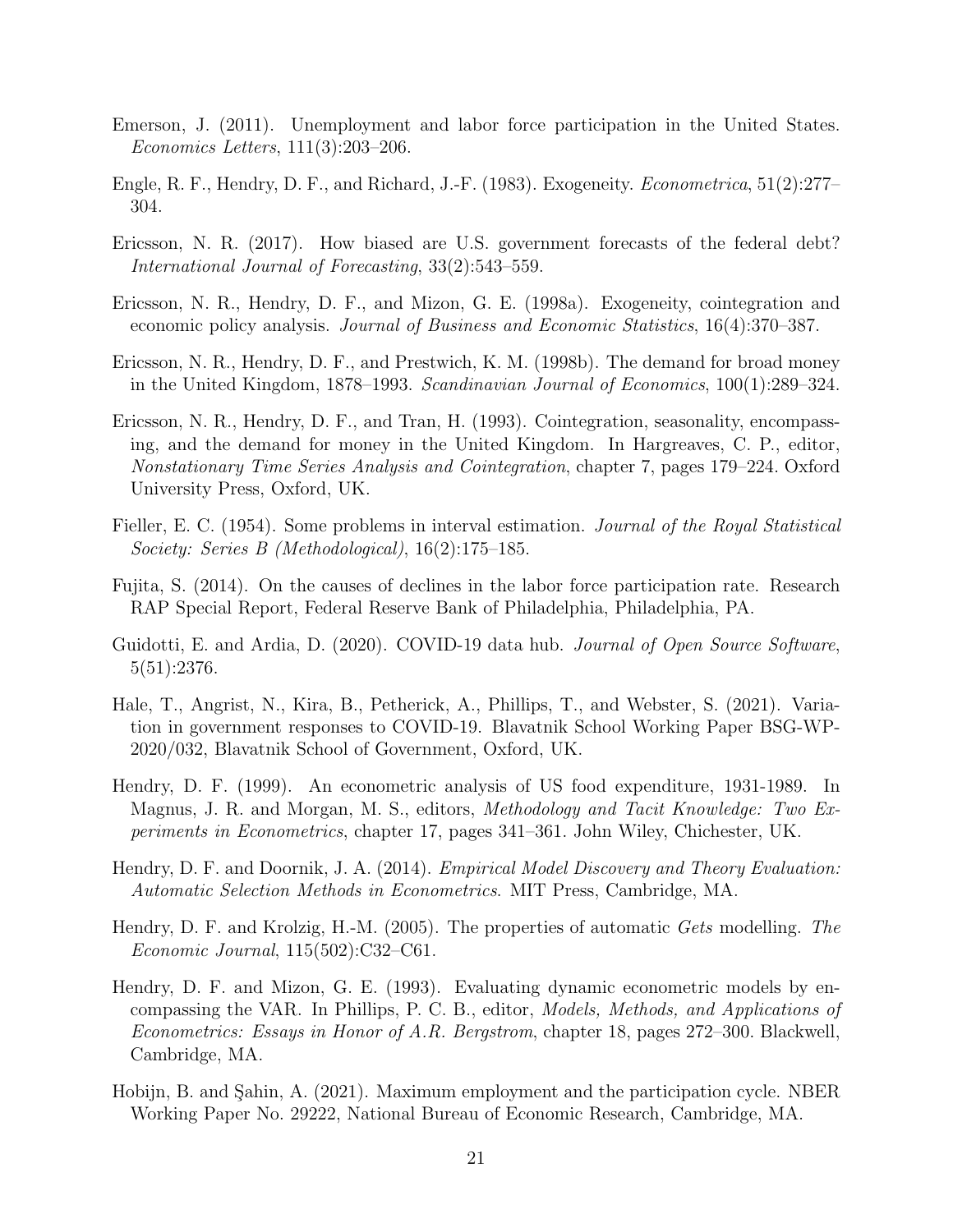- <span id="page-22-12"></span>Hoover, K. D. and Perez, S. J. (1999). Data mining reconsidered: Encompassing and the general-to-specific approach to specification search. The Econometrics Journal, 2(2):167– 191.
- <span id="page-22-1"></span>Hornstein, A., Kudlyak, M., and Schweinert, A. (2018). The labor force participation rate trend and its projections. FRBSF Economic Letter 2018-25, Federal Reserve Bank of San Francisco, San Francisco, CA.
- <span id="page-22-3"></span>Hotchkiss, J. and Rios-Avila, F. (2013). Identifying factors behind the decline in the U.S. labor force participation rate. Business and Economic Research, 3(1):257–275.
- <span id="page-22-2"></span>Jacobs, L. and Piyapromdee, S. (2016). Labor force transitions at older ages: Burnout, recovery, and reverse retirement. Finance and Economics Discussion Series Working Paper No. 2016-053, Federal Reserve Board of Governors, Washington, DC.
- <span id="page-22-7"></span>Johansen, S. (1988). Statistical analysis of cointegration vectors. Journal of Economic Dynamics and Control, 12(2-3):231–254.
- <span id="page-22-8"></span>Johansen, S. (1991). Estimation and hypothesis testing of cointegration vectors in Gaussian vector autoregressive models. Econometrica, 59(6):1551–1580.
- <span id="page-22-11"></span>Johansen, S. and Nielsen, B. (2016). Asymptotic theory of outlier detection algorithms for linear time series regression models. *Scandinavian Journal of Statistics*, 43(2):321–348.
- <span id="page-22-15"></span>Juselius, K. (2006). The Cointegrated VAR Model: Methodology and Applications. Advanced Texts in Econometrics. Oxford University Press, Oxford, UK.
- <span id="page-22-5"></span>Karabarbounis, L. and Neiman, B. (2014). The global decline of the labor share. The Quarterly Journal of Economics, 129(1):61–103.
- <span id="page-22-9"></span>Kelejian, H. H. (1982). An extension of a standard test for heteroskedasticity to a systems framework. Journal of Econometrics, 20(2):325–333.
- <span id="page-22-0"></span>Kleykamp, D. and Wan, J.-Y. (2014). Unemployment and participation rates? Revisiting the US data. Applied Economics Letters, 21(16):1152–1155.
- <span id="page-22-6"></span>Krueger, A. B. (2017). Where have all the workers gone? An inquiry into the decline of the U.S. labor force participation rate. Brookings Papers on Economic Activity, 2017(2):1–87.
- <span id="page-22-14"></span>Lim, K. and Zabek, M. A. (2021). Women's labor force exits during covid-19: Differences by motherhood, race, and ethnicity. Finance and Economics Discussion Series Working Paper No. 2021-067, Federal Reserve Board of Governors, Washington, DC.
- <span id="page-22-13"></span>Lovell, M. C. (1983). Data mining. The Review of Economics and Statistics,  $65(1):1-12$ .
- <span id="page-22-10"></span>Lunsford, K. G. (2021). Recessions and the trend in the US unemployment rate. Economic Commentary No. 2021-01, Federal Reserve Bank of Cleveland, Cleveland, OH.
- <span id="page-22-4"></span>Murphy, K. M. and Topel, R. (1997). Unemployment and nonemployment. The American Economic Review, 87(2):295–300.